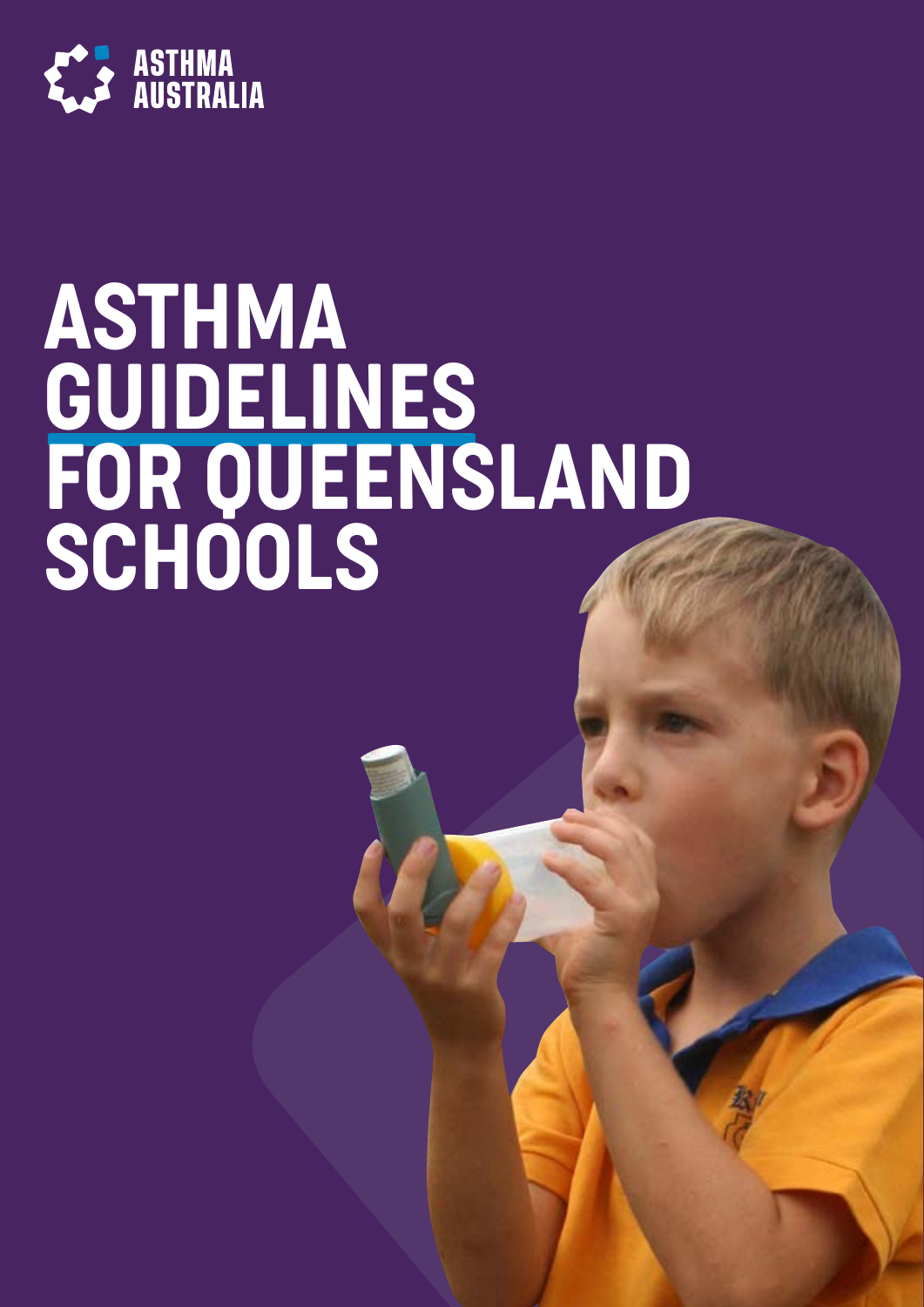

| <b>SECTION 1</b> | <b>ABOUT ASTHMA</b>                                     | 3              |
|------------------|---------------------------------------------------------|----------------|
|                  | What is Asthma?                                         | 3              |
|                  | <b>Signs and Symptoms</b>                               | 3              |
|                  | <b>Asthma Control</b>                                   | 4              |
|                  | <b>Triggers</b>                                         | 5              |
|                  | <b>Exercise and Asthma</b>                              | 6              |
|                  | <b>Asthma Medications</b>                               | $\overline{7}$ |
| <b>SECTION 2</b> | <b>MANAGING AN ASTHMA EMERGENCY</b><br><b>AT SCHOOL</b> | 8              |
|                  | Signs and Symptoms of an Asthma Flare-up                | 8              |
|                  | <b>Asthma First Aid</b>                                 | 9              |
|                  | <b>Equipment for an Asthma Emergency</b>                | 10             |
|                  | <b>School Equipment</b>                                 | 10             |
|                  | <b>Purchase of Asthma School Equipment</b>              | 12             |
|                  | Developing a School Asthma Emergency Procedure          | 13             |
| <b>SECTION 3</b> | ROLES AND RESPONSIBILITIES                              | 16             |
|                  | Roles and Responsibilities of the Principal             | 16             |
|                  | Roles and Responsibilities of the Teacher               | 18             |
|                  | Roles and Responsibilities of the Parent                | 19             |
| <b>SECTION 4</b> | <b>STRATEGIES TO MANAGE STUDENTS</b>                    | 20             |
|                  | <b>WITH ASTHMA</b>                                      |                |
|                  | Asthma First Aid Training for Schools                   | 20             |
|                  | <b>Asthma Plans</b>                                     | 22             |
|                  | <b>Risk Management</b>                                  | 23             |
|                  | <b>Risk Identification</b>                              | 23             |
|                  | <b>Risk Assessment</b>                                  | 24             |
| <b>SECTION 5</b> | <b>GLOSSARY</b>                                         | 26             |
| <b>SECTION 6</b> | <b>RESOURCES</b>                                        | 27             |
| <b>SECTION 7</b> | <b>ACKNOWLEDGEMENTS</b>                                 | 28             |
| Appendices       | <b>APPENDIX ONE</b>                                     | 29             |
| Appendices       | <b>APPENDIX TWO</b>                                     | 30             |



Asthma Australia is committed to ensuring the health, safety and wellbeing of all students with asthma in Queensland schools. A vital component of this commitment is to ensure that Queensland schools are provided with evidencebased recommendations and information to support students with asthma to engage in the full range of school-based activities.

The Asthma Guidelines for Queensland Schools provides specific information for Queensland schools on how to manage and treat students with asthma. They are also relevant to support staff, visitors or previously undiagnosed students who require Asthma First Aid in the event of an asthma emergency.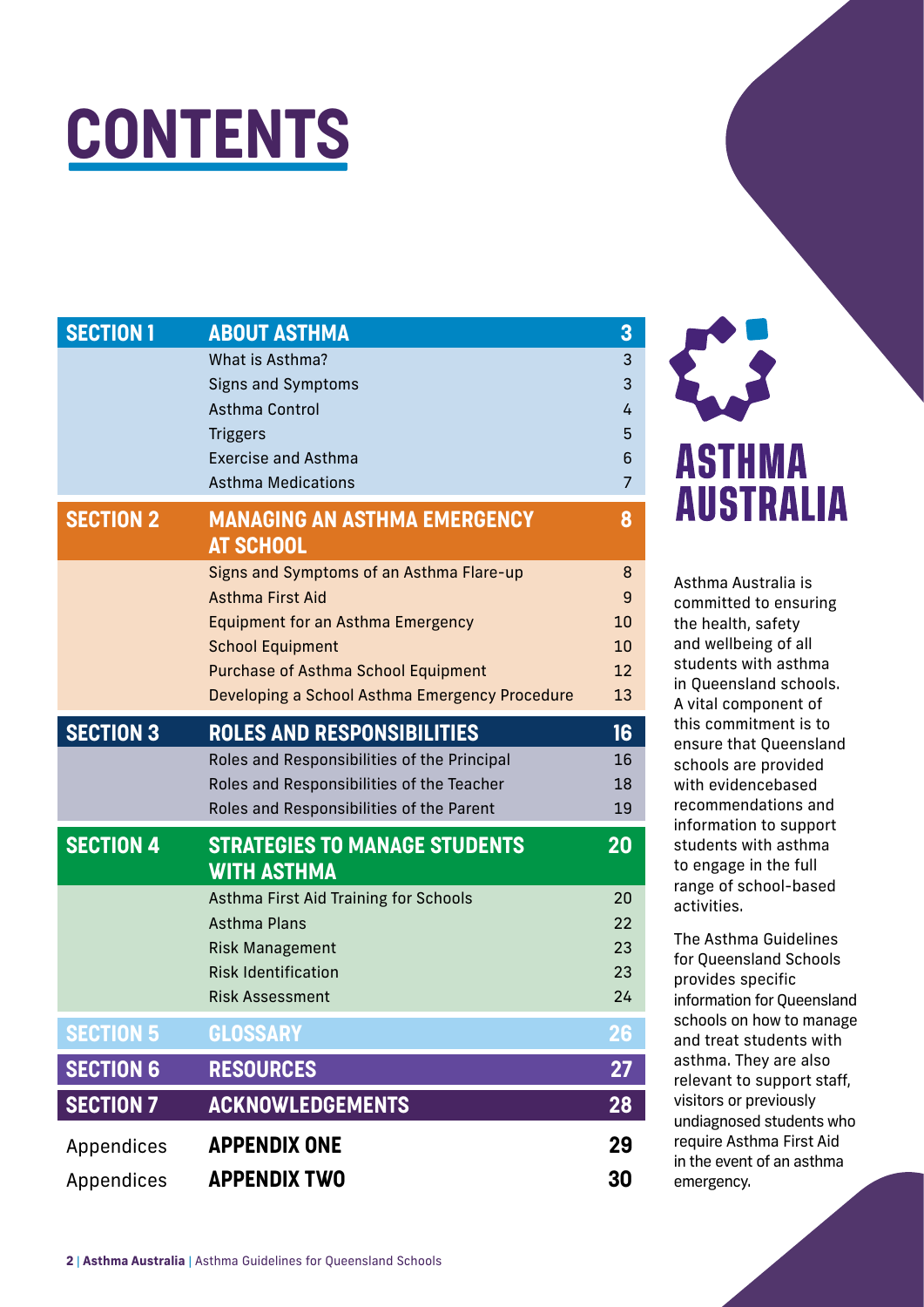# <span id="page-2-0"></span>ABOUT ASTHMA



## WHAT IS ASTHMA?

Asthma is a long-term health condition which affects the airways in the lungs. People with asthma have sensitive airways that narrow in response to a trigger. This can happen at anytime. When a person with asthma is having an asthma flare-up, the muscles around the airways squeeze tight, the airways swell and more mucus is produced. This makes it hard to breathe. A sudden or severe asthma flare-up is often called an asthma attack.



## SIGNS AND SYMPTOMS

Common signs and symptoms of asthma include:

- § shortness of breath
- § chest tightness
- § wheeze
- § cough.

Signs and symptoms vary between each student with asthma and over time. Symptoms will often occur at night, early in the morning or during/after physical activity.







## of breath tightness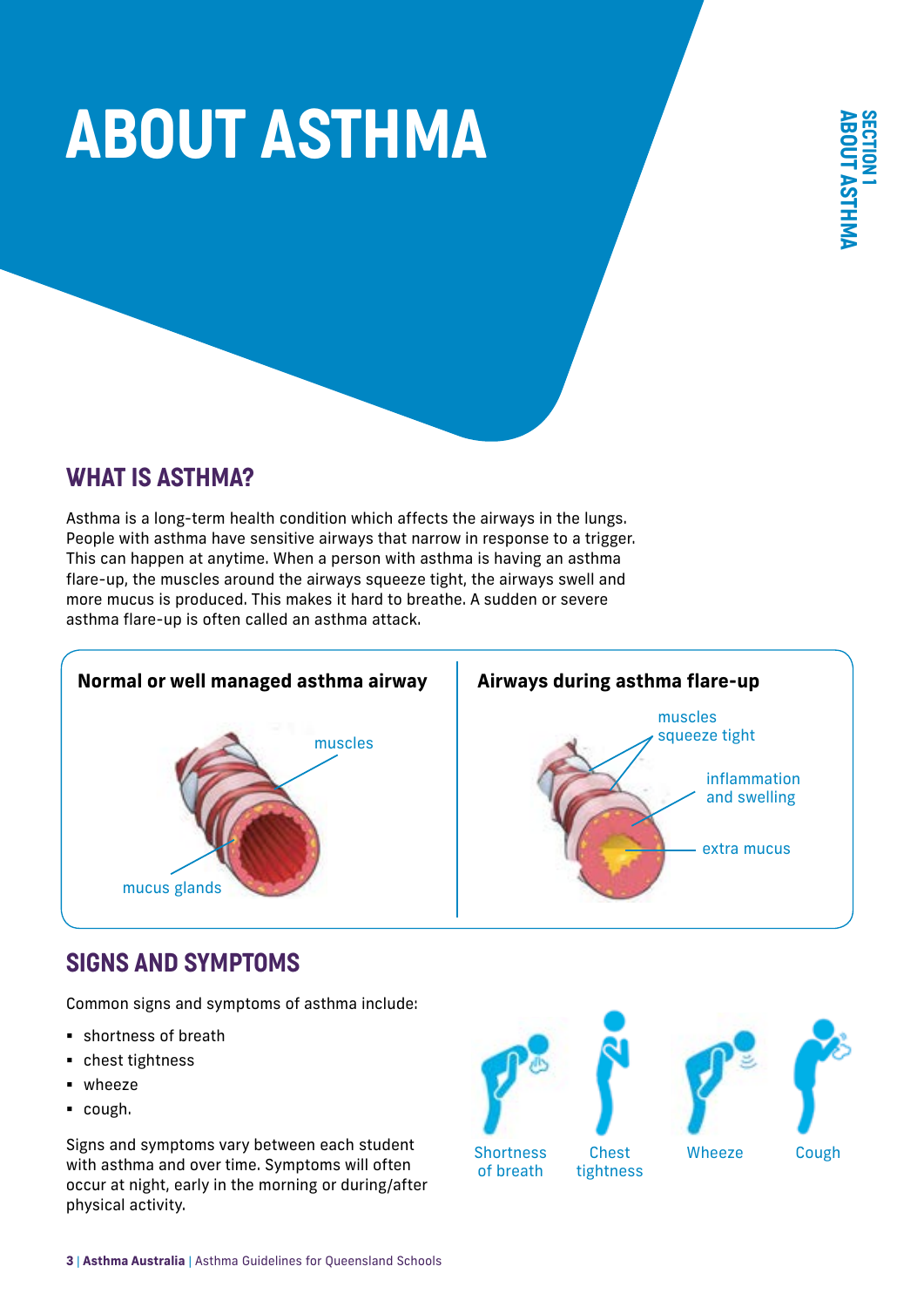## <span id="page-3-0"></span>ASTHMA CONTROL

Students with well controlled asthma have few regular asthma symptoms and very few flare-ups. This means that students with asthma can fully participate in curricular activities and school events (e.g. excursions, camps, sports carnivals) without any limitation due to their asthma. For students at risk of anaphylaxis, who also have asthma, having well controlled asthma is an important part of anaphylaxis risk management.

## **Good Asthma Control**

Students with good asthma control:

- require their blue/grey reliever medication no more than 2 days per week
- § are able to keep up with normal school activities (including physical activity)
- are free of daytime symptoms
- are free of symptoms during the night and upon waking in the morning.

## **Poor Asthma Control**

Students with poor asthma control may:

- use their blue/grey reliever medication more than 2 days per week
- § have difficulty keeping up with normal school activities (including avoiding physical activity)
- § experience daytime symptoms
- be easily fatigued and lack concentration during class
- experience symptoms during the night and/or upon wakening in the morning
- be absent from school for several days due to asthma
- have a higher risk of a severe asthma attack.

There are a number of factors which can contribute towards a worsening of a student's asthma. These include:

- recent cold virus or chest infection
- § exposure to triggers
- § flare-up of student's hay fever
- § poor adherence to preventer medication (if prescribed)
- incorrect use of delivery devices
- inadequate asthma management as the student and/or family perceive asthma symptoms to be normal.

## SCHOOL STAFF CAN POSITIVELY ASSIST A STUDENT'S ASTHMA MANAGEMENT BY REPORTING ANY SIGNS OF POOR CONTROL TO, AND DISCUSSING WITH, THE STUDENT'S PARENTS.





ABOUT ASTHMA

SECTION 1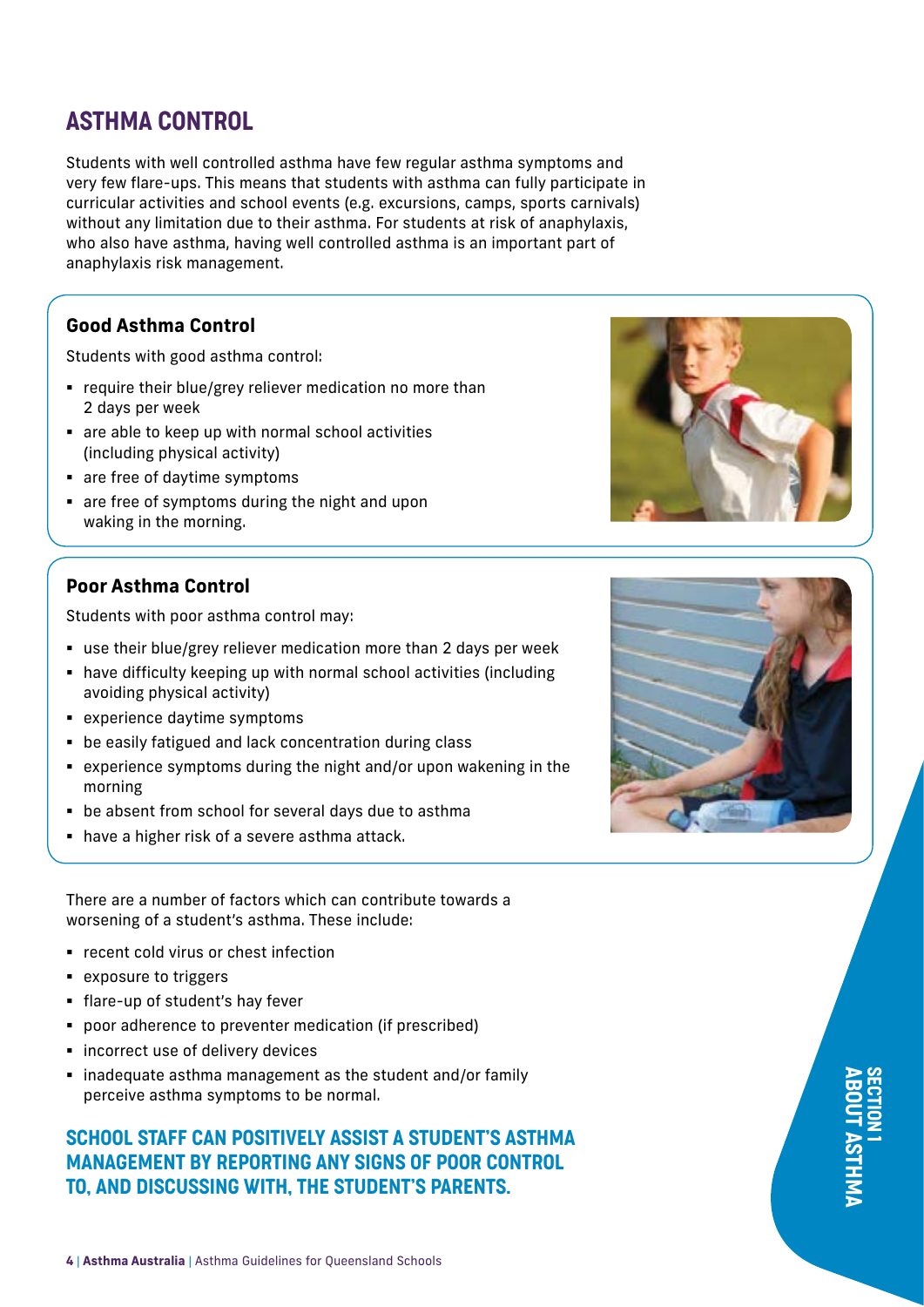## <span id="page-4-0"></span>TRIGGERS

Trigger is the word used to describe something that may cause an asthma flareup, or make existing asthma symptoms worse. There are a number of triggers for asthma, and these can vary and change for each student with asthma. Asthma symptoms may develop from exposure to one trigger or from a number of triggers simultaneously.

The most common triggers for asthma in schools are:

- § exercise
- colds/flu.

Other triggers include:

- § weather changes
- § moulds and pollens
- § dust and dust mites
- § smoke
- § animals
- chemicals
- § deodorants and perfumes
- § foods and additives
- certain medications
- emotions.

Maintaining good asthma control, by following an Asthma Plan (e.g. Asthma Action Plan, Asthma Care Plan for Education and Care Services), is the most effective way to prevent triggers from worsening asthma. When asthma is well controlled, triggers are less likely to cause an asthma flare-up.

Avoiding or reducing exposure to asthma triggers is one strategy to minimise the risk of making asthma worse, however this is not always possible or practical in schools.

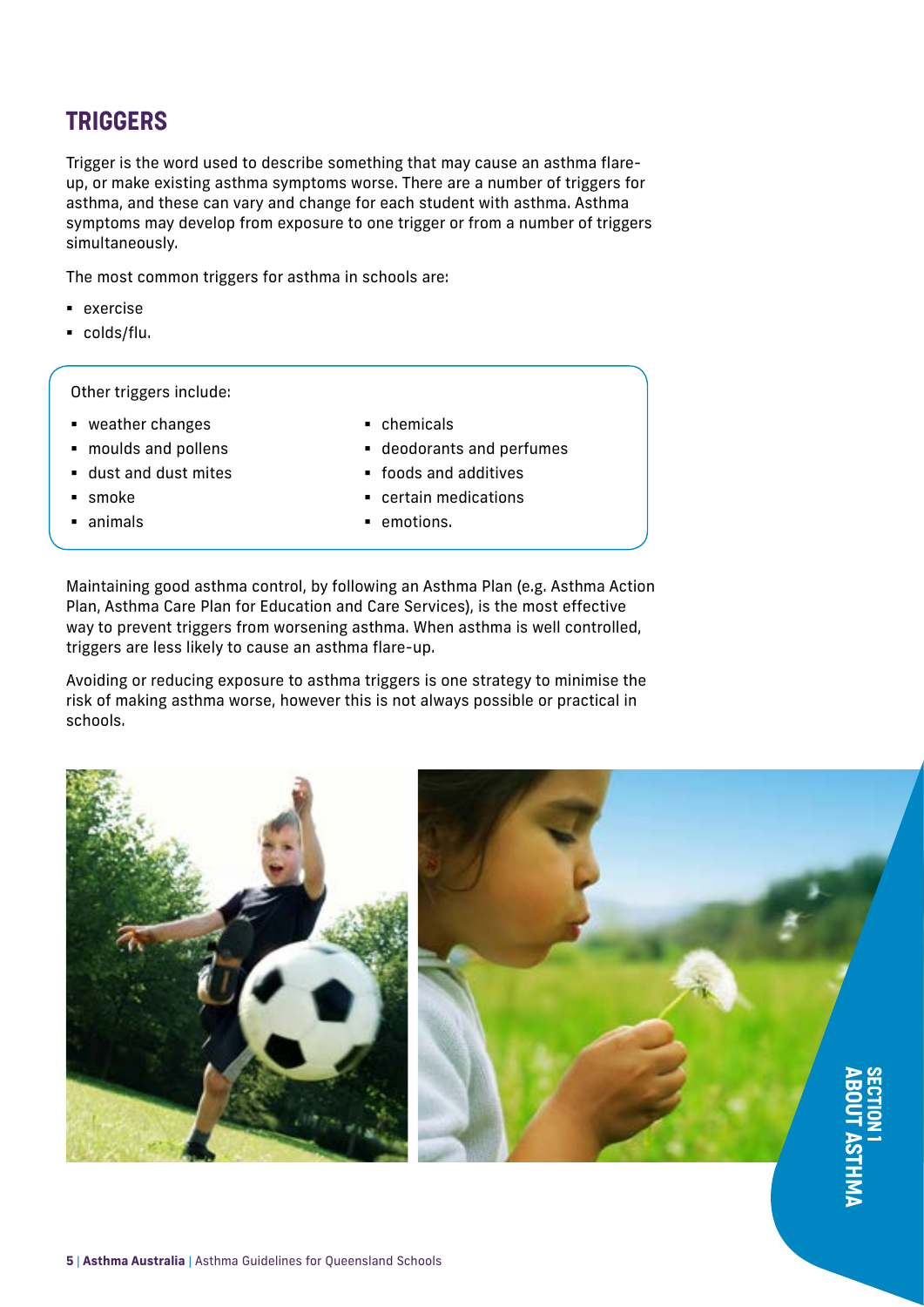## <span id="page-5-0"></span>EXERCISE AND ASTHMA

Physical activity is an important part of student health and wellbeing. Students with asthma, like all students, should be encouraged to take part in sport and physical activity as long as their asthma is well controlled.

Exercise may trigger asthma symptoms. This is called exercise induced bronchoconstriction, or more commonly, exercise-induced asthma. Exercise-induced asthma is common, and is more likely to be a problem if a student's asthma is not well controlled. Although exercise may be a trigger, a student's asthma should be managed so that exercise is not avoided.

## **Management of Exercise-Induced Asthma**

Exercise-induced asthma can be managed using a student's Asthma Plan, or by following the national Asthma First Aid procedure.

Students with asthma may have specific instructions on their Asthma Plan regarding the management of their exercise-induced asthma. This may involve self-administration of the student's blue/grey reliever medication prior to exercise even if the student has no asthma symptoms. In the absence of a student's Asthma Plan, school staff should follow the national Asthma First Aid procedure.

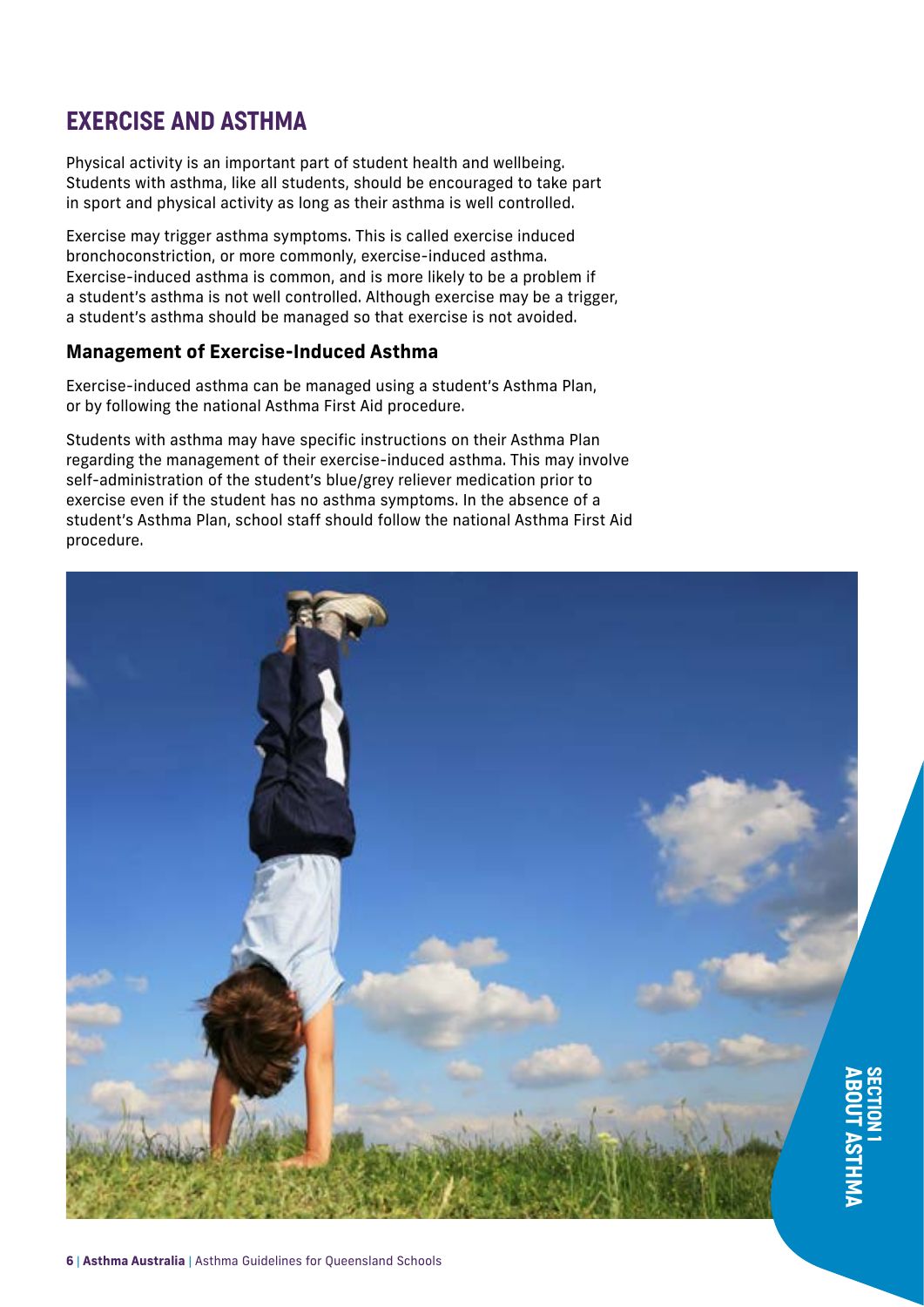## <span id="page-6-0"></span>ASTHMA MEDICATIONS

Most students with asthma can achieve good control of their condition by taking medication. There are two main groups of asthma medications – Relievers and Preventers.

## **Reliever Medication**

Blue/grey reliever medications work quickly to relax the muscles that have tightened around the airways, enabling the airways to open, making it easier to breathe. In schools, blue/grey reliever medications are the most common group of asthma medication, and are used to treat an asthma emergency through the national Asthma First Aid procedure.

## **Reliever Medications:**

- are used in Asthma First Aid
- are used when having asthma symptoms
- are blue/grey in colour
- § work within 4 minutes
- can be taken prior to physical activity to manage exercise-induced asthma
- may cause students to experience short-term localised side effects of tremor and increased heart rate
- § are very safe to administer, even if a student does not have asthma.

Students 12 years and older may be prescribed Symbicort as their reliever and preventer medication. These students can be given blue/ grey reliever medication for an asthma attack as per the national Asthma First Aid procedure.

## **Preventer Medication**

Preventer medications reduce inflammation, excess mucus, redness and sensitivity in the airways. When taken regularly, preventer medications reduce the risk of a student having an asthma flare-up or attack. Importantly, preventer medications are not used in Asthma First Aid.

Preventer medications are usually kept and administered at home, however, school staff may encounter preventer medications on school camps or overnight excursions.

Preventer Medications:

- should be taken every day as prescribed, even when asthma is well controlled
- come in a variety of colours
- take 7-10 days to show some effect, and up to one month to have full effect.





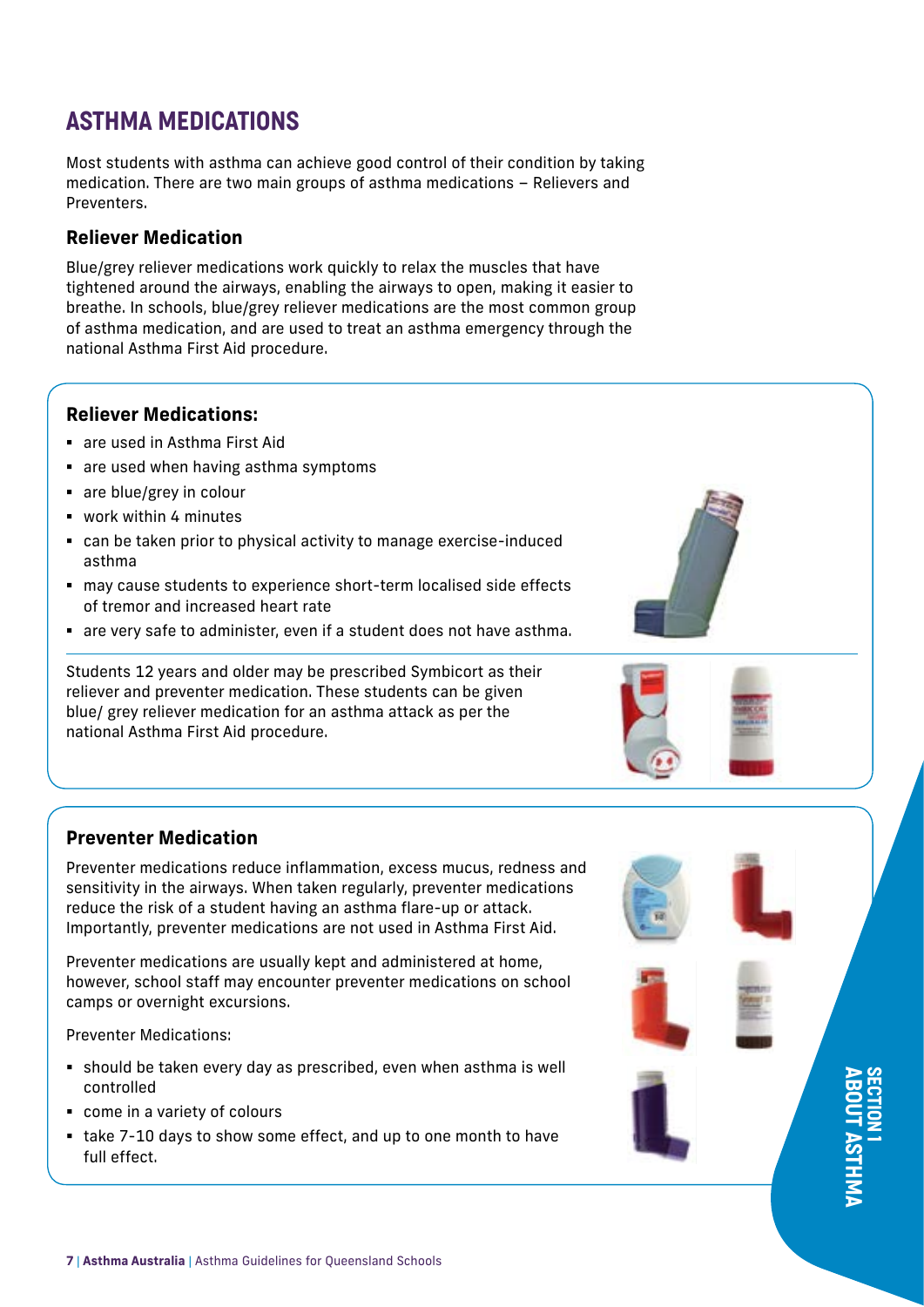## <span id="page-7-0"></span>MANAGING AN ASTHMA EMERGENCY AT SCHOOL

## SIGNS AND SYMPTOMS OF AN ASTHMA FLARE-UP

An asthma flare-up is worsening of asthma symptoms. A flare-up can develop slowly, (over hours to days) or very quickly (in seconds to minutes).

A sudden or severe asthma flare-up is also called an asthma attack.

A student can experience an asthma attack anywhere, at anytime. All asthma attacks are serious and require swift, appropriate action by school staff.

Asthma attacks vary in severity from mild/moderate symptoms which can be managed by commencing Asthma First Aid to severe or life-threatening symptoms which require emergency service support.

With all asthma attacks, time is critical. School staff should not hesitate to commence Asthma First Aid immediately.

Signs of an asthma attack can include any of the following:

#### **Table 1: Signs and Symptoms of an Asthma Attack**

| <b>MILD/MODERATE</b>                                                                                                                                                                 | <b>SEVERE</b>                                                                                                                                                                                                                                           | LIFE-THREATENING                                                                                                                                                                                                               |  |
|--------------------------------------------------------------------------------------------------------------------------------------------------------------------------------------|---------------------------------------------------------------------------------------------------------------------------------------------------------------------------------------------------------------------------------------------------------|--------------------------------------------------------------------------------------------------------------------------------------------------------------------------------------------------------------------------------|--|
| Able to talk in full sentences<br>Minor difficulty breathing<br>May have a cough or wheeze<br>Reliever not needed or symptoms<br>settle after usual dose<br>Able to walk/move around | Cannot speak a full sentence in<br>one breath<br><b>Obvious difficulty breathing</b><br>May have a cough or wheeze<br><b>Reliever medication not working</b><br>as well or lasting as long<br>Tugging in of the skin between<br>ribs or at base of neck | Unable to speak 1-2 words per<br>breath<br><b>Gasping for breath</b><br>May no longer have wheeze or<br>cough<br>Not responding to reliever<br>medication<br>Confused or exhausted<br><b>Turning blue</b><br><b>Collapsing</b> |  |
| <b>ACTION</b>                                                                                                                                                                        | <b>ACTION</b>                                                                                                                                                                                                                                           | <b>ACTION</b>                                                                                                                                                                                                                  |  |
| <b>1. Follow instructions on</b><br>student's Asthma Plan<br>2. Commence Asthma First Aid                                                                                            | <b>1. Call 000</b><br>2. Commence Asthma First Aid                                                                                                                                                                                                      | <b>1. Call 000</b><br>2. Commence Asthma First Aid                                                                                                                                                                             |  |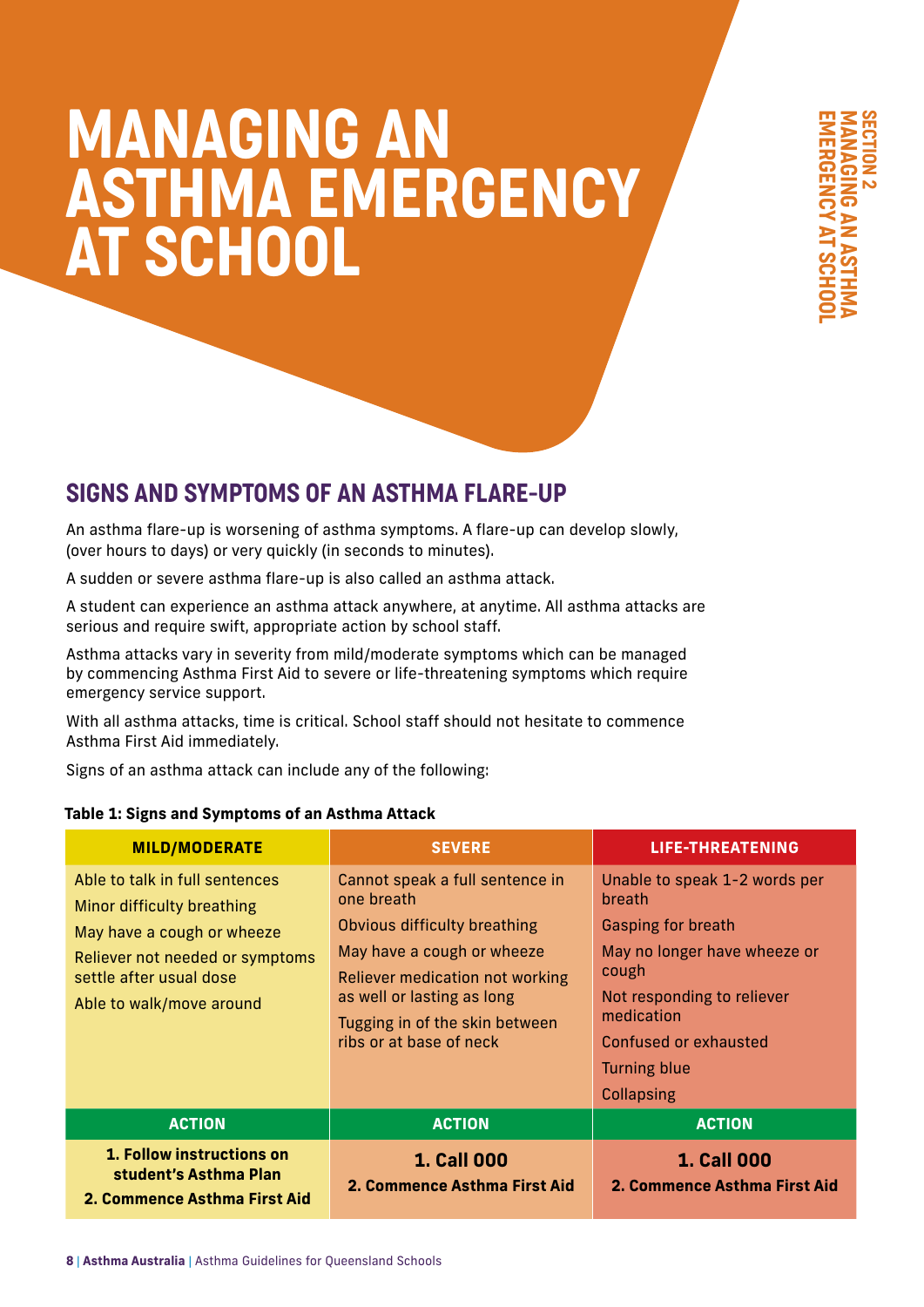## <span id="page-8-0"></span>ASTHMA FIRST AID

Asthma First Aid (see Appendix One) is the nationally recognised four-step procedure used to manage a person experiencing a suspected asthma flare-up or attack.

Whilst these guidelines are specific to treating students, the Asthma First Aid procedure can be performed on a work colleague, adult or visitor to the school experiencing an asthma flare-up or attack.

In schools, the Asthma First Aid procedure can be performed using the student's own blue/grey reliever medication and spacer or the equipment from the school's first aid kit.

Blue/grey reliever medication is unlikely to be harmful, even if the student does not have asthma. A student experiencing an asthma attack should always be under the supervision of an adult. School personnel should never leave a student experiencing an asthma attack alone, or under the supervision of another student.

Asthma Foundation Queensland encourages schools to allow students to self-administer blue/grey reliever medication providing the student:

- is able to recognise their asthma symptoms
- knows when to take their blue/grey reliever medication
- has correct inhaler technique.

DELAYS IN GIVING BLUE/GREY RELIEVER MEDICATION OR CONTACTING EMERGENCY SERVICES CAN RESULT IN RAPID DETERIORATION AND DEATH. THEREFORE THE PRIORITY ACTIONS ARE TO COMMENCE ASTHMA FIRST AID AND PHONE EMERGENCY SERVICES FROM THE SITE.

## **Symbicort**

Students 12 years and over may be prescribed a red and white medication, known as Symbicort, as both their reliever and preventer medication. The student's Asthma Plan should clearly indicate when/ if the student needs to self-administer this medication. These students can be given blue/grey reliever medication for an asthma attack as per the national Asthma First Aid procedure. If the student's Symbicort is the only reliever medication available (i.e. student or school blue/grey reliever medication is not available), then follow the Symbicort specific instructions as per the Asthma First Aid procedure.

## **Is it Asthma or Anaphylaxis?**

Sometimes students experiencing anaphylaxis can present with symptoms similar to those of an asthma attack.

If the student is known to be at risk of anaphylaxis and you are unsure whether they are experiencing anaphylaxis or an asthma attack, give the adrenaline auto-injector FIRST, follow the student's Anaphylaxis Action Plan and then administer the student's blue/grey reliever medication.

## **Asthma First Aid Resources**

Asthma First Aid resources can be accessed [here.](https://www.asthmaaustralia.org.au/qld/about-asthma/resources)



EMERGENCY AT SCHOOL MANAGING AN ASTHMA SECTION 2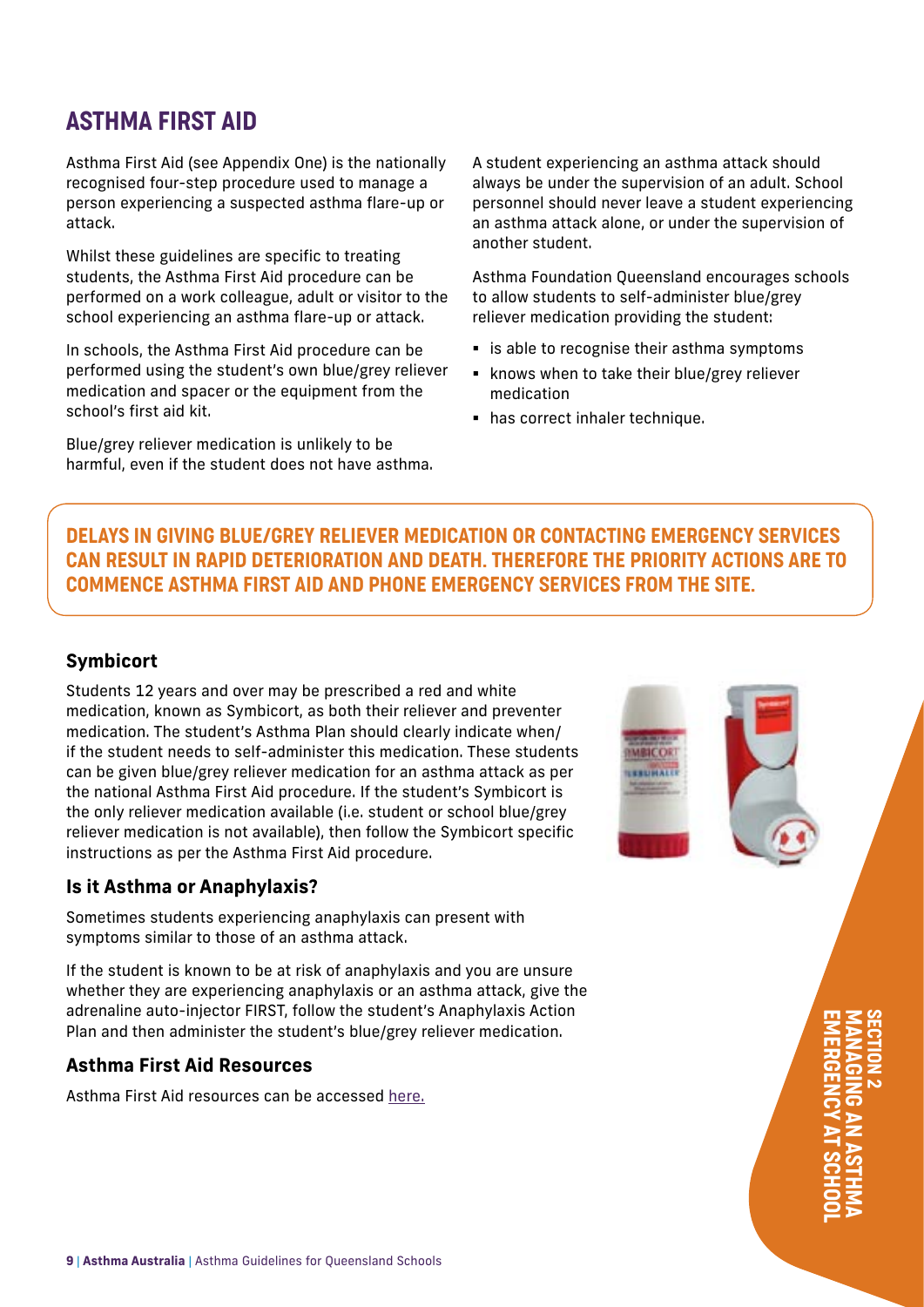## <span id="page-9-0"></span>EQUIPMENT FOR AN ASTHMA EMERGENCY

## **School Equipment**

## **Blue/Grey Reliever Medication**

It is recommended that schools purchase and maintain a minimum of one blue/ grey reliever medication on site at all times and determine, through a risk assessment process, the purchase of any additional blue/ grey reliever medication, taking into consideration factors such as the:

- § number of students, staff and potential visitors with asthma
- location of the first aid kit(s) and proximity to classrooms, playground area and sports field
- § accessibility of blue/grey reliever medication during off site activities (e.g. school camps, sporting carnivals and excursions)
- § level of risk in the environment (e.g. increased exposure to potential triggers and distance from emergency services).

The school blue/grey reliever medication should be stored with a copy of the Asthma First Aid procedure.

The school blue/grey reliever medication may be used in situations when a:

- § student's personal blue/grey reliever medication cannot be located
- § student forgets to bring their personal blue/grey reliever medication to school
- § student not previously diagnosed with asthma, presents with signs and symptoms of asthma
- visitor (child/adult) to the school, or staff member, presents with signs and symptoms of asthma.

## EMERGENCY AT SCHOOL MANAGING AN ASTHMA SECTION 2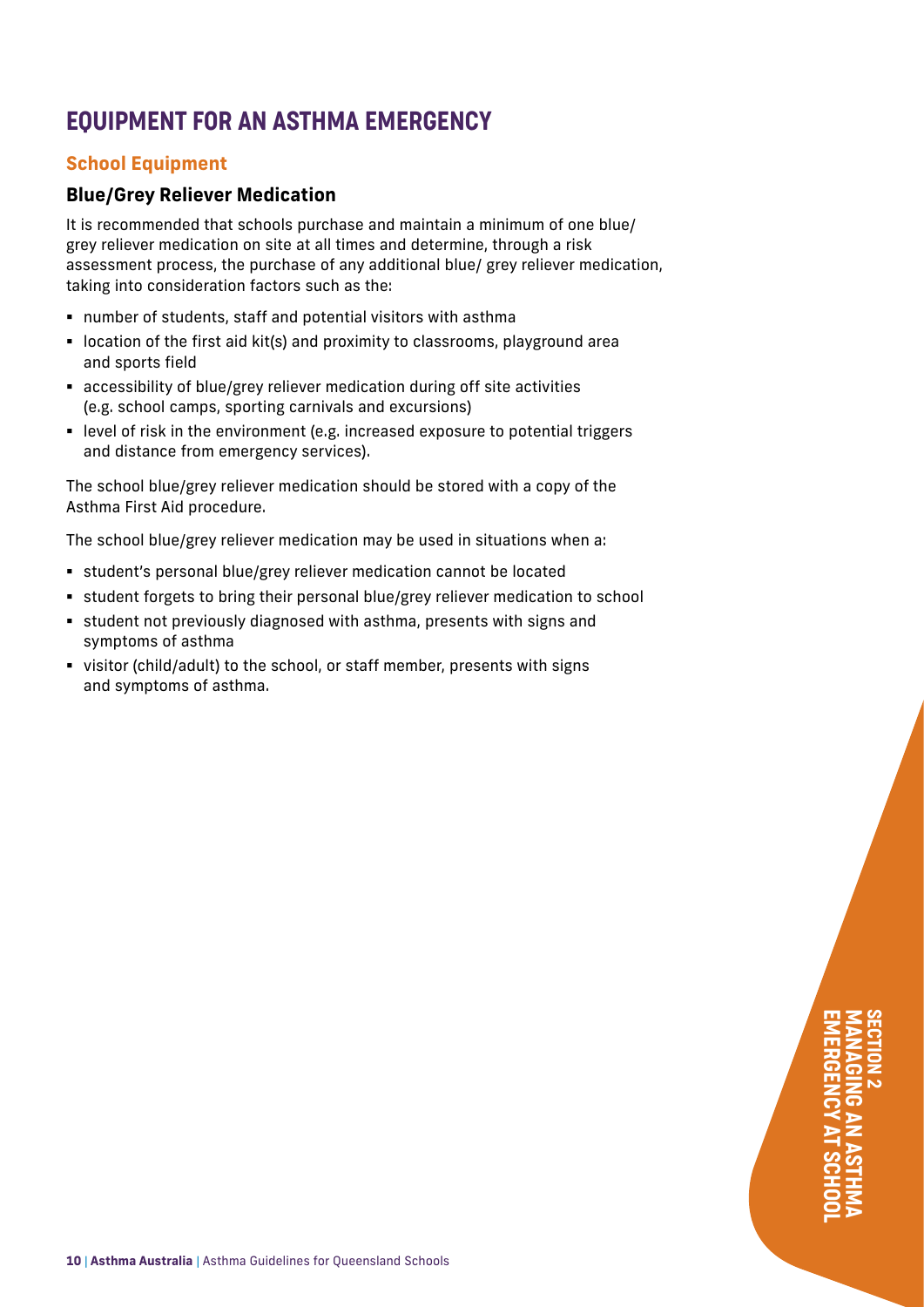## **Spacers**

A spacer is a plastic or cardboard device used with a puffer. Spacers assist with administering asthma medication.



## **Spacers for School First Aid Use**

It is recommended that schools purchase and maintain a spacer for each school-purchased blue/grey reliever medication.

In schools, spacers purchased for first aid use are a single person, single use device.

*N.B. Due to potential health and safety risks, a spacer for first aid purposes can only be used once. Once it has been used, it should be disposed of and replaced with a fresh spacer. It cannot to be cleaned to an acceptable level for others to use.* 

## **Students' Personal Spacers**

Students with their own spacer can reuse their spacer multiple times.

When a new, unused spacer has been used by a student, the spacer can be:

- retained at the school for that student in case they require it again if one has not been supplied by the parent. The spacer should be labeled with the student's name
- § disposed of by the school as it cannot be used by another student.



EMERGENCY AT SCHOOL MANAGING AN ASTHMA SECTION 2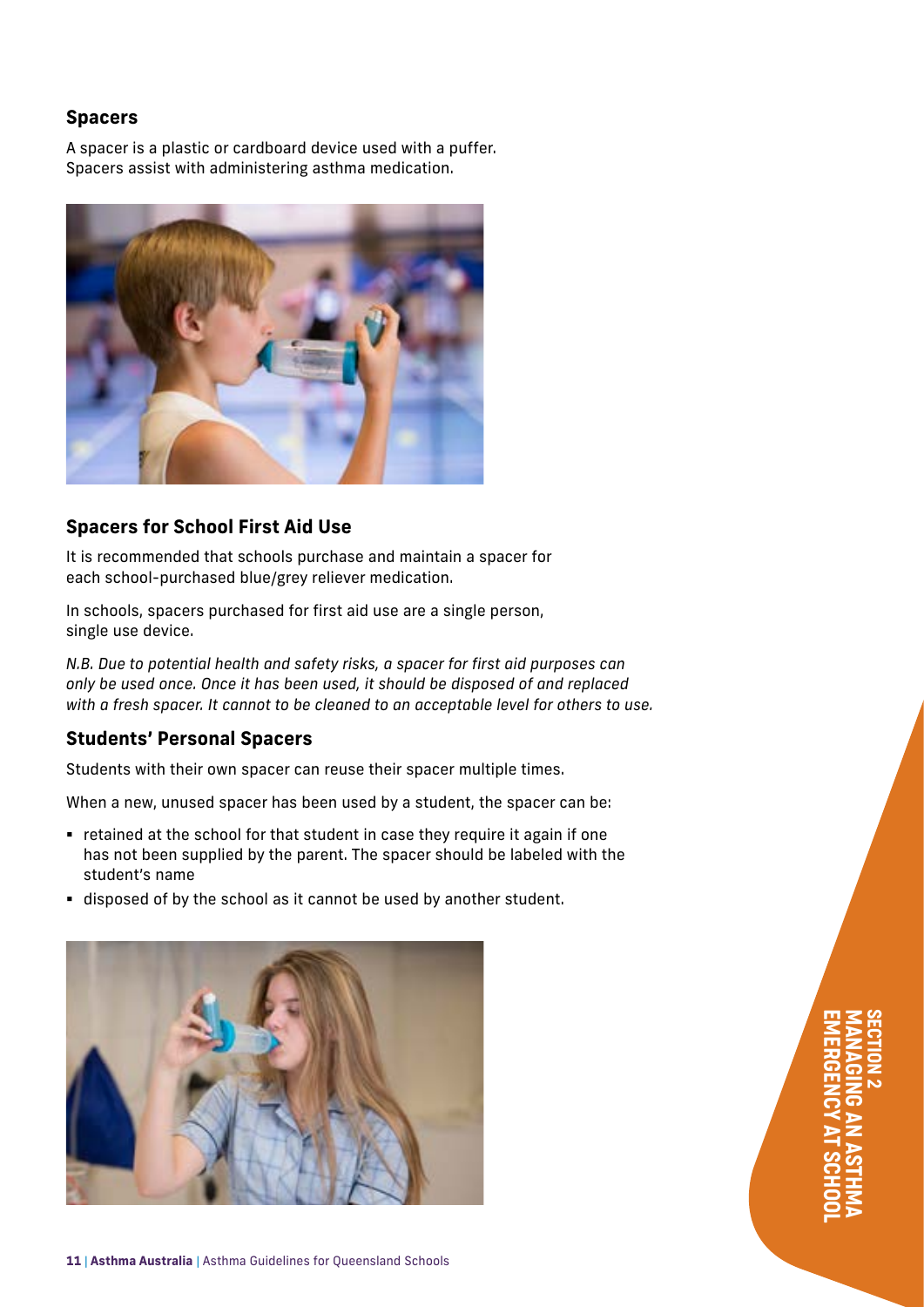## <span id="page-11-0"></span>**Purchase of Asthma School Equipment**

## **School Purchase of Blue/Grey Reliever Medication**

The purchase and administration of blue/grey reliever medication in Queensland schools is governed by the Health (Drugs and Poisons) Regulation 1996 (HDPR).

School personnel who have completed an Asthma First Aid training course approved by the Department of Health are authorised to purchase and administer S3 salbutamol or S3 terbutaline (blue/grey reliever medication) for the purpose of providing Asthma First Aid in accordance with the national Asthma First Aid procedure (see Section 256B and 277).

This medication is for emergency first aid use in a school and therefore does not require a pharmacy label.

The school's blue/grey reliever medication does not replace a student's personal blue/grey reliever medication.

Information on Department of Health approved asthma management courses can be downloaded [here.](https://www.health.qld.gov.au/__data/assets/pdf_file/0030/443685/fs-31-asthma-courses.pdf)

Information on the use of blue/grey reliever medication in schools can be found [here.](https://www.health.qld.gov.au/__data/assets/pdf_file/0020/443801/fs-25-asthma-first-aid.pdf)

## **School Purchase of Spacers**

Spacers can be purchased from Asthma Foundation Queensland, pharmacies and some First Aid organisations.

## **Student Equipment**

Each student diagnosed with asthma should have their own medication and equipment at the school. This includes:

- § **a blue/grey reliever medication**  with prescription label including the student's name and dosage information.
- **a spacer** clearly labelled with the student's name (if using aerosol reliever medication).
- **an Asthma Plan** completed and signed by the student's doctor (the school will require a copy of the Asthma Plan if the student requires assistance to administer their medication).

For some students, a facemask may be required for use with their spacer. A facemask is recommended for children under the age of five, or those unable to form a good seal around the mouthpiece of a spacer.

## **Nebulisers**

Nebulisers are no longer recommended for use in schools to administer asthma medication to students. In most cases, students get the same effect by using a blue/grey reliever medication with a spacer. In the event that there is a need for the use of a nebuliser for a student with asthma, the request should be in writing from the student's medical practitioner. School staff should access appropriate training before using a nebuliser for asthma treatment with a student.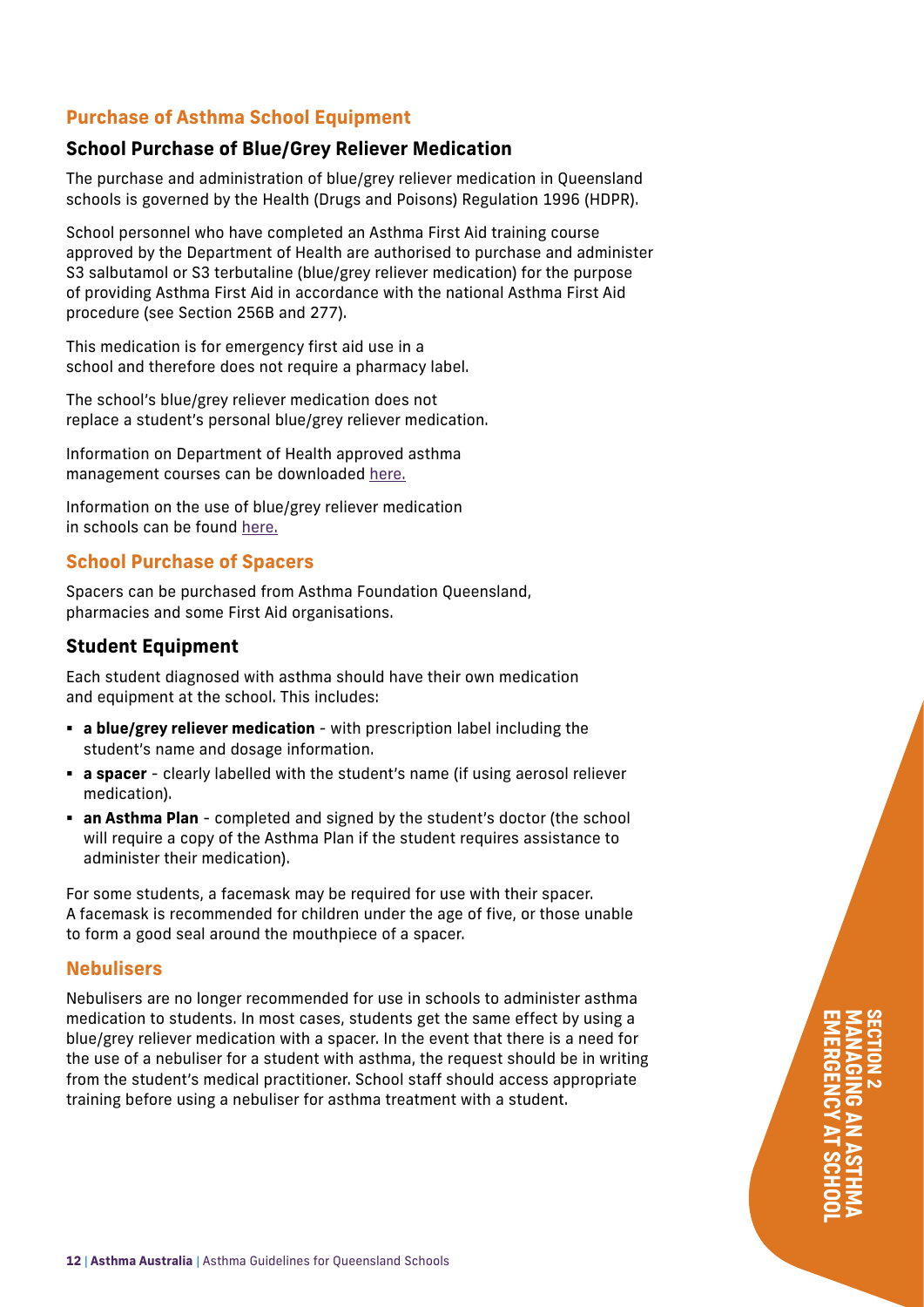## <span id="page-12-0"></span>DEVELOPING A SCHOOL ASTHMA EMERGENCY **PROCEDURE**

In responding to an asthma emergency, a well-developed emergency procedure should enable the situation to be managed promptly and efficiently. School staff should be familiar with the school's asthma emergency procedure which should be considered as part of the Asthma Risk Management Checklist (see Appendix Two).

Although schools vary in size and layout, the following considerations can assist in the development of a localised school asthma emergency procedure.

## **Dialing Emergency Services (000)**

- § Emergency services should ideally be called by a person nearest to the student rather than from the school office if possible.
- § Tell the operator 'asthma attack'.
- § Determine who will guide the ambulance to the emergency site.
- § Consider location of, and access to, landline phones and mobiles to call emergency services during school based activities.



000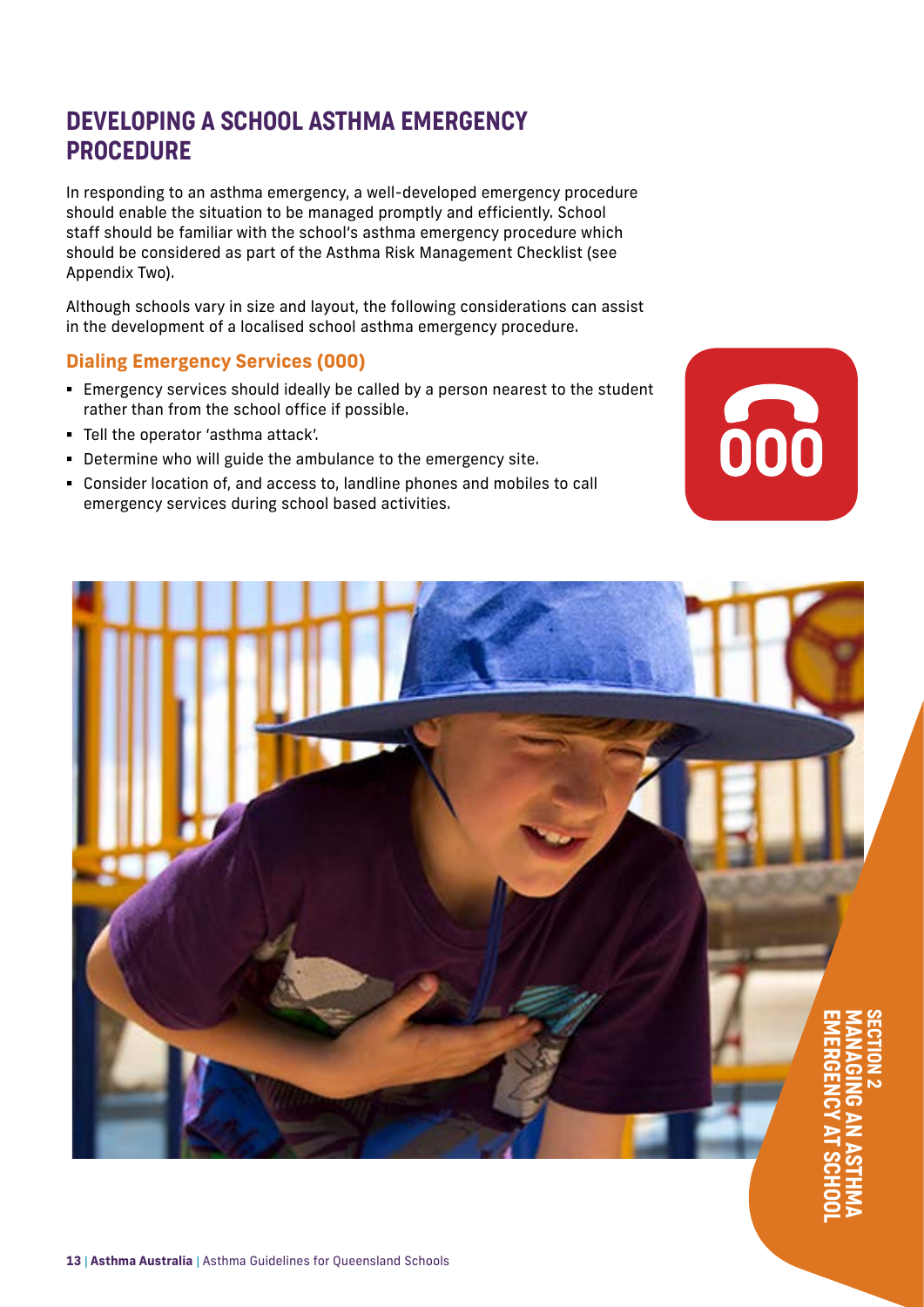## **Retrieving Asthma Emergency Equipment and Raising the Alarm**

- Consider location of student's personal blue/grey reliever medication and spacer.
- Consider location of school blue/grey reliever medication and spacers.
- § Determine who will retrieve school or student's blue/grey reliever medication and spacer.
- § Consider allowing students to carry their personal blue/grey reliever medication with them during on and off site activities.
- § Determine the procedure to raise the alarm with the school office.
- § Determine who will provide Asthma First Aid to the student.
- Ensure school staff are available to respond in the event of an asthma emergency.

## **Providing Asthma First Aid**

- Ensure the student demonstrating signs of asthma is always under the supervision of an adult, and not moved. Blue/grey reliever medication and a spacer should be brought to the student as quickly as possible.
- § If readily accessible, use the student's own blue/grey reliever medication and spacer, otherwise use the school blue/grey reliever medication and spacer from the nearest first aid kit (which will be brought to the student).
- § Notify the student's parent when safe to do so.
- Ensure the incident is recorded in conjunction with the school incident reporting process.

## **Location of the Asthma Emergency**

- § Consider the number of trained school staff available to manage the asthma emergency on and off campus.
- § Consider the location of school first aid kits to ensure easy and quick access in the event of an asthma emergency.

## **The Class/Other Students**

- § Consider who will supervise other students whilst Asthma First Aid is being performed.
- Consider the noise level of class groups interfering with clear communication with the 000 dispatcher. Remainder of class may require evacuation to an alternative area while the teacher is managing the student.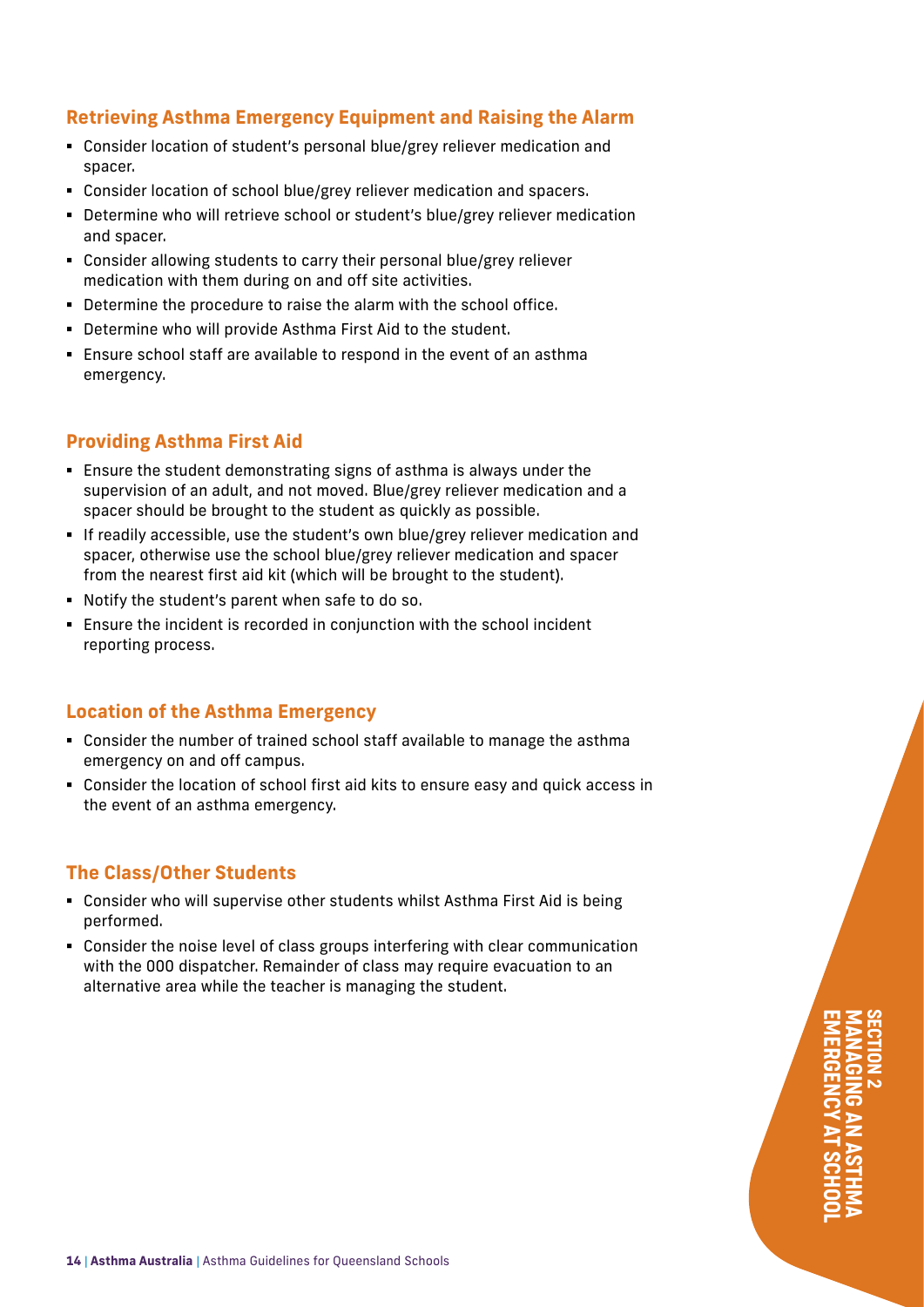## ROLES AND RESPONSIBILITIES

This section provides recommendations for schools to inform the development of their policies and procedures to support students with asthma.

Queensland State Schools may use this section as a reference to inform their local decision-making processes. However, Queensland State Schools should also refer to the following Departmental procedures for Principal and Staff responsibilities to support students with asthma:

[Management of Students with Specialised Health Needs](http://ppr.det.qld.gov.au/education/management/Pages/Management-of-Students-with-Specialised-Health-Needs.aspx)

[First Aid](http://ppr.det.qld.gov.au/corp/hr/workplace/Pages/First-Aid.aspx)

[Administration of Medications in Schools](http://ppr.det.qld.gov.au/education/management/Pages/Administration-of-Medications-in-Schools.aspx)

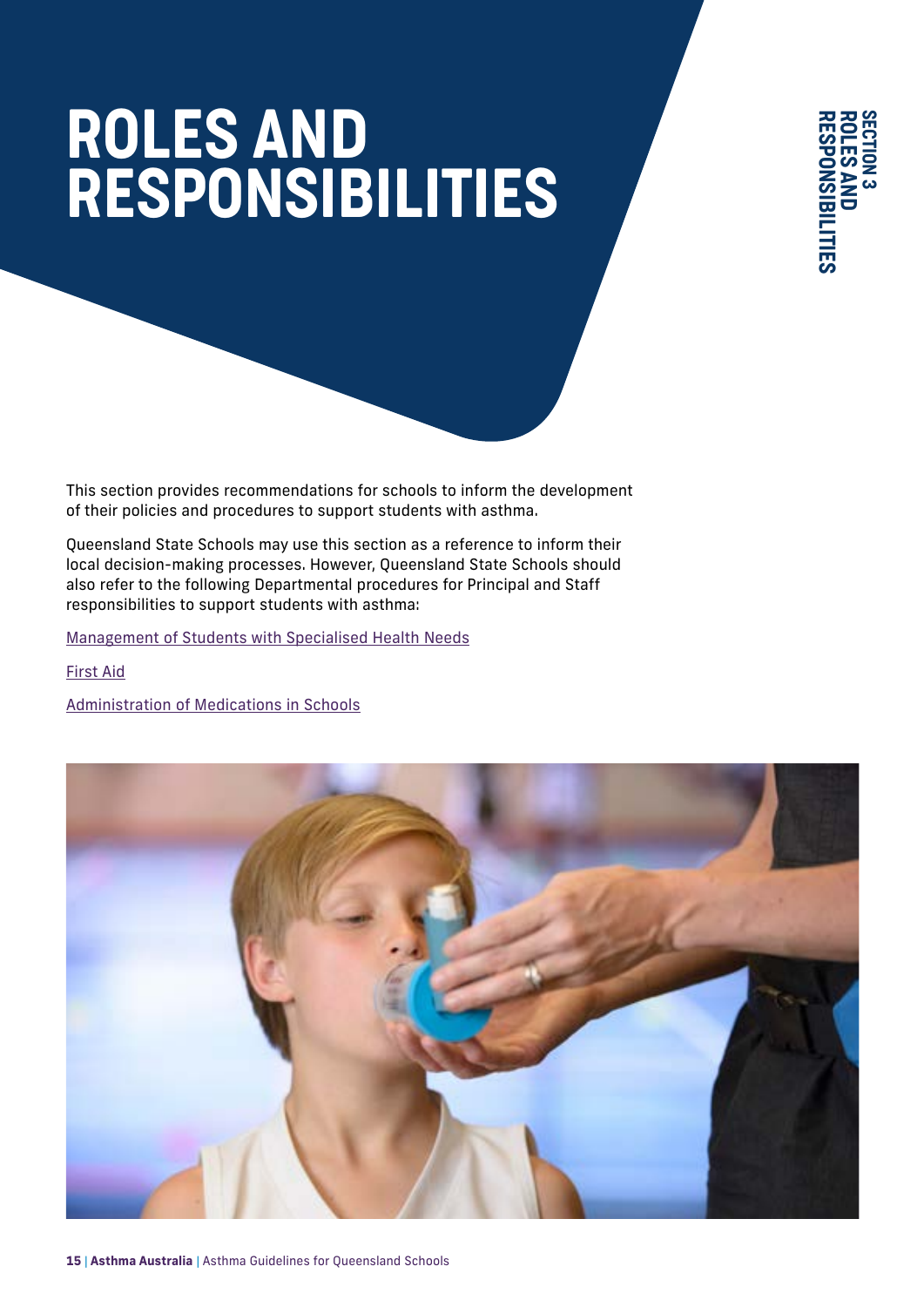## <span id="page-15-0"></span>ROLES AND RESPONSIBILITIES OF THE PRINCIPAL

The role of the Principal will involve being familiar with the Asthma Guidelines for Queensland Schools in order to:

## **Develop a School Asthma Emergency Response Procedure**

- Ensure all staff are aware of the school procedure for alerting other personnel to an asthma emergency and need for assistance (e.g. mobile phone, walkie talkies, classroom, phones).
- § Arrange system to alert relief staff to students with asthma.
- § Determine agreed storage locations for school's blue/grey reliever medication and spacers and ensure all staff are aware of these locations.
- Determine agreed storage location for students' blue/grey reliever medication and spacer.
- Inform staff that the school's blue/grey reliever medication and spacer may also be required if a previously undiagnosed student presents with signs and symptoms of asthma for the first time.

## **Develop or Review Asthma First Aid Procedures with School Staff**

- § Organise Asthma First Aid training for all appropriate school staff, and ensure all staff are aware of who is trained in Asthma First Aid.
- Establish and maintain a school system to ensure Asthma First Aid training is completed at least every three years.
- Obtain, as part of a risk management process, at least one blue/grey reliever medication for general use and at least one spacer (and mask as required) per blue/grey reliever medication to be part of each school first aid kit.
- § Ensure all staff know the location of each school first aid kit.
- § Encourage all staff who supervise students with asthma to be familiar with students' Asthma Plans.

## **Arrange Management of Asthma Medication, Equipment and Plans**

- § Nominate a person responsible for the purchase and maintenance of the school's blue/grey reliever medication and spacers.
- Ensure that blue/grey reliever medication is stored in accordance with the manufacturer's recommendations but easily accessible for use.
- § Establish and maintain a school system which ensures that blue/grey reliever medication is in-date and replaced prior to expiry or becoming empty.
- § Ensure that a system is in place for the school to check the expiry dates of the blue/grey reliever medication on a regular basis.
- § Arrange safe disposal of an unused expired or empty blue/grey reliever medication through a pharmacy.

RESPONSIBILITIES ROLES AND SECTION 3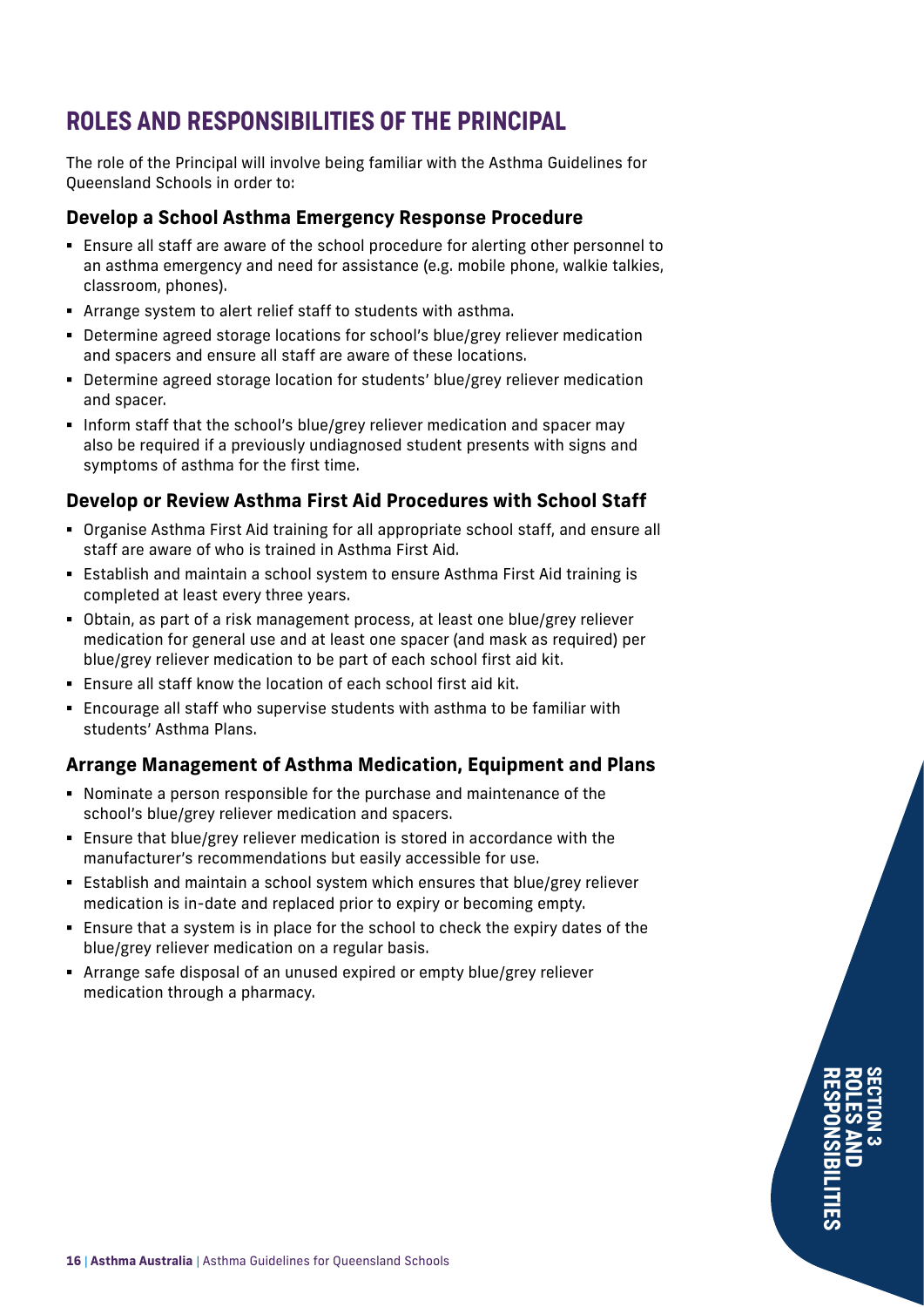## **Communicate with Parents of Students with Asthma**

- § Encourage the parent to supply the school with:
	- § a **blue/grey reliever** medication with prescription label including the student's name and dosage information
	- § a **spacer** labelled with the student's name
	- § an **Asthma Plan**, completed and signed by the student's medical practitioner.
- § Review each student's Asthma Plan at a specified time (e.g. beginning of school year) and at any other time where there are changes in a student's:
	- asthma medication
	- asthma control (e.g. after a flare-up).
- § Ensure that a system is in place for the parent to check the expiry dates of the student's blue/grey reliever medication on a regular basis.
- § Encourage the parent to approve sharing of information regarding the student's health condition with relevant staff and volunteers.

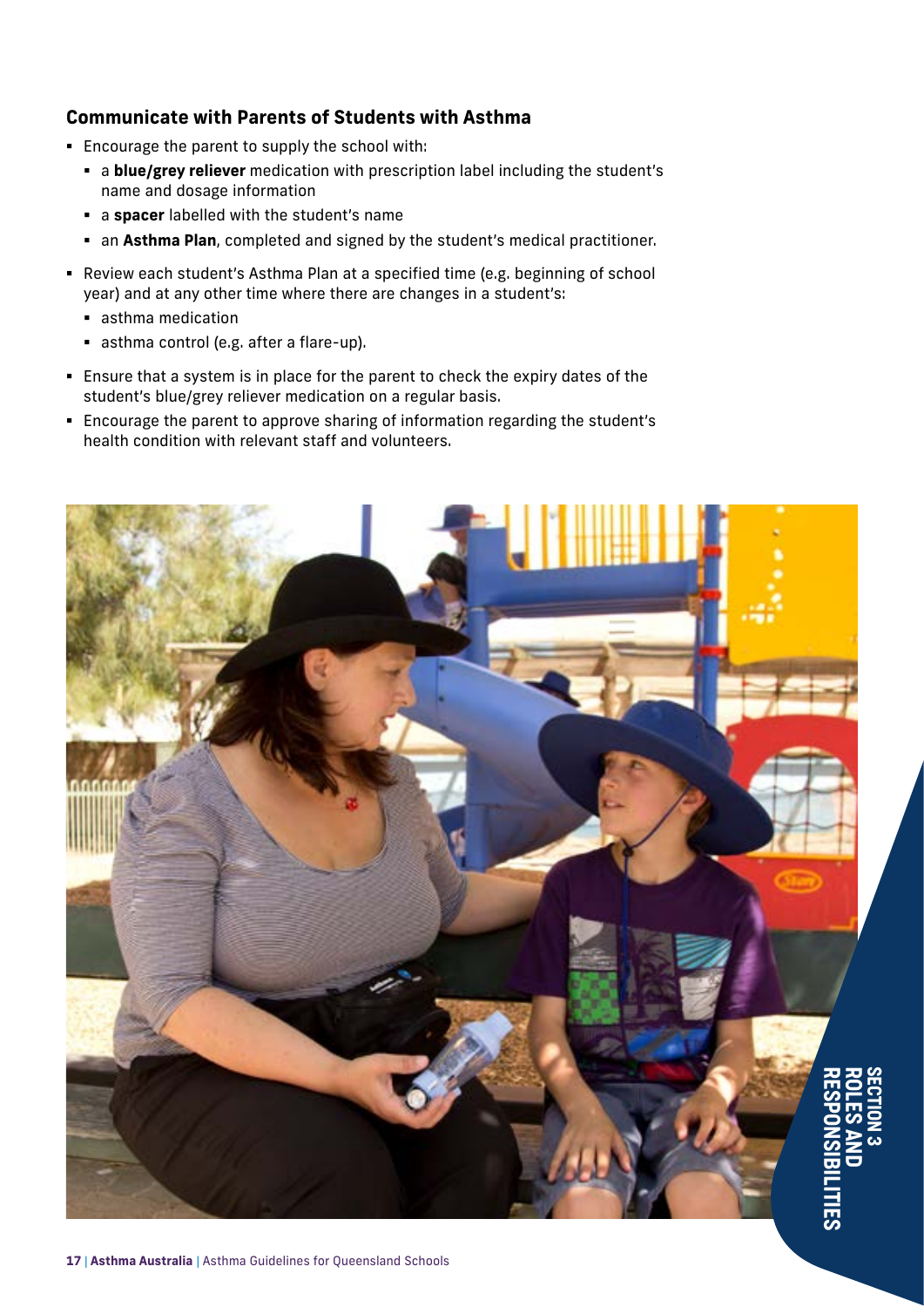## <span id="page-17-0"></span>ROLES AND RESPONSIBILITIES OF THE TEACHER

To assist the school in supporting students with asthma, teachers who provide any supervisory role are encouraged to:

## **Know the Students with Asthma and their Condition**

- § Identify their students with asthma who self-medicate or require support to administer their medication.
- Read and become familiar with students' Asthma Plan.
- Ensure you know the location of students' blue/grey reliever medication and spacer and the school's asthma medication.

## **Know what to do in an Asthma Emergency**

- Ensure you are familiar with the school's emergency procedures for students with and without an Asthma Plan.
- § Know who is trained to administer the school blue/grey reliever medication.
- § Know the location/s of the school's blue/grey reliever medication and spacers.
- § Notify the student's parent when safe to do so.
- § Record all asthma emergencies in conjunction with the school incident reporting process.

## **Complete Asthma First Aid Training**

§ Complete Asthma First Aid training at least every three years to gain a certificate of completion.

## **Implement Risk Management Procedures**

- **Ensure the student's blue/grey reliever medication is:** 
	- readily accessible at all times (e.g. NOT locked in a cupboard or room)
	- stored in a location known to all supervisory and relief staff
	- taken with the student to all locations including specialist classes, extracurricular activities, off campus events and activities (e.g. sporting carnivals, excursions, camps) and activities that are outside school hours.
- § Provide relevant information to excursion/camp site coordinators (e.g. outdoor education centres) well ahead of the event to enable a risk assessment of activities and the environment to occur.
- § Consider situations where students may be exposed to an asthma trigger which may cause their asthma to flare-up.

RESPONSIBILITIES ROLES AND SECTION 3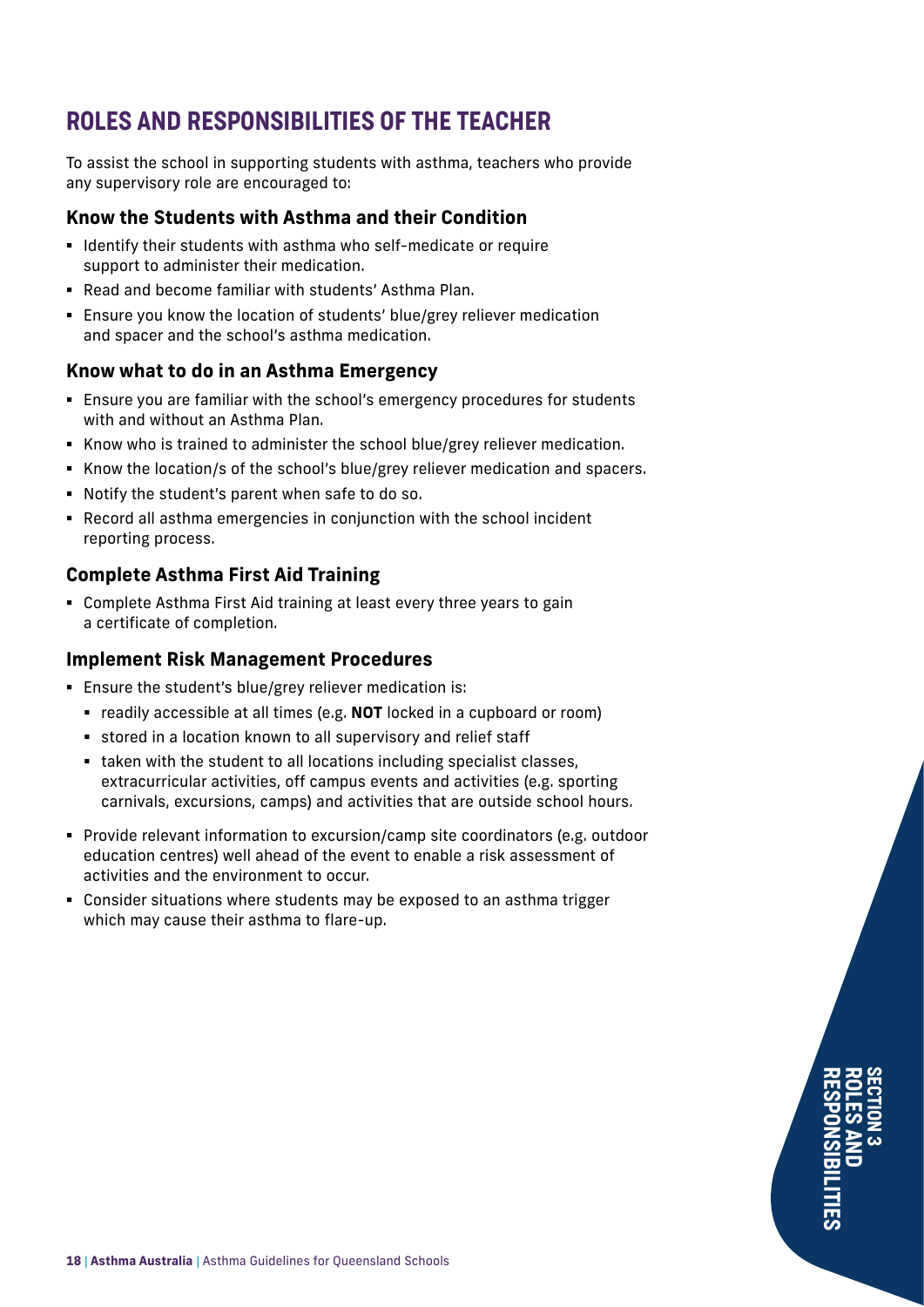## <span id="page-18-0"></span>ROLES AND RESPONSIBILITIES OF THE PARENT

Parents of students with asthma play a vital role in assisting schools and school staff in supporting their child with asthma at school. Parents are encouraged to:

## **Communicate with their Child**

■ Educate your child about their asthma (e.g. how to recognise their symptoms, how to use their blue/grey reliever medication with spacer correctly, words to describe their asthma symptoms, who to alert at school is they have asthma symptoms).

## **Communicate with the School**

- § Notify the school of the student's asthma diagnosis and provide appropriate medical information.
- § Provide a copy of the student's Asthma Plan, completed and signed by the student's doctor, to the school.
- § Provide an updated copy of the student's Asthma Plan, completed and signed by the student's doctor, to the school if there is a change in the student's medications or management.
- § Notify the school of any changes to the student's asthma management (e.g. flare-up after cold).
- § Complete necessary camp/excursion medical forms as requested by the school.
- § Consider providing permission for the school to share the student's medical information with relevant staff and volunteers, so that necessary risk management processes can be followed.

## **Provide Medication and Equipment to the School**

- § Provide a blue/grey reliever medication with original prescription label including the student's name and dosage information to the school.
- § Provide a spacer, and mask if required, clearly labelled with the student's name to the school.
- § Monitor the expiry date of the student's blue/grey reliever medication and replace before it reaches its expiry date.
- Collect student's unused blue/grey medication from school when it is no longer required.



RESPONSIBILITIES ROLES AND SECTION 3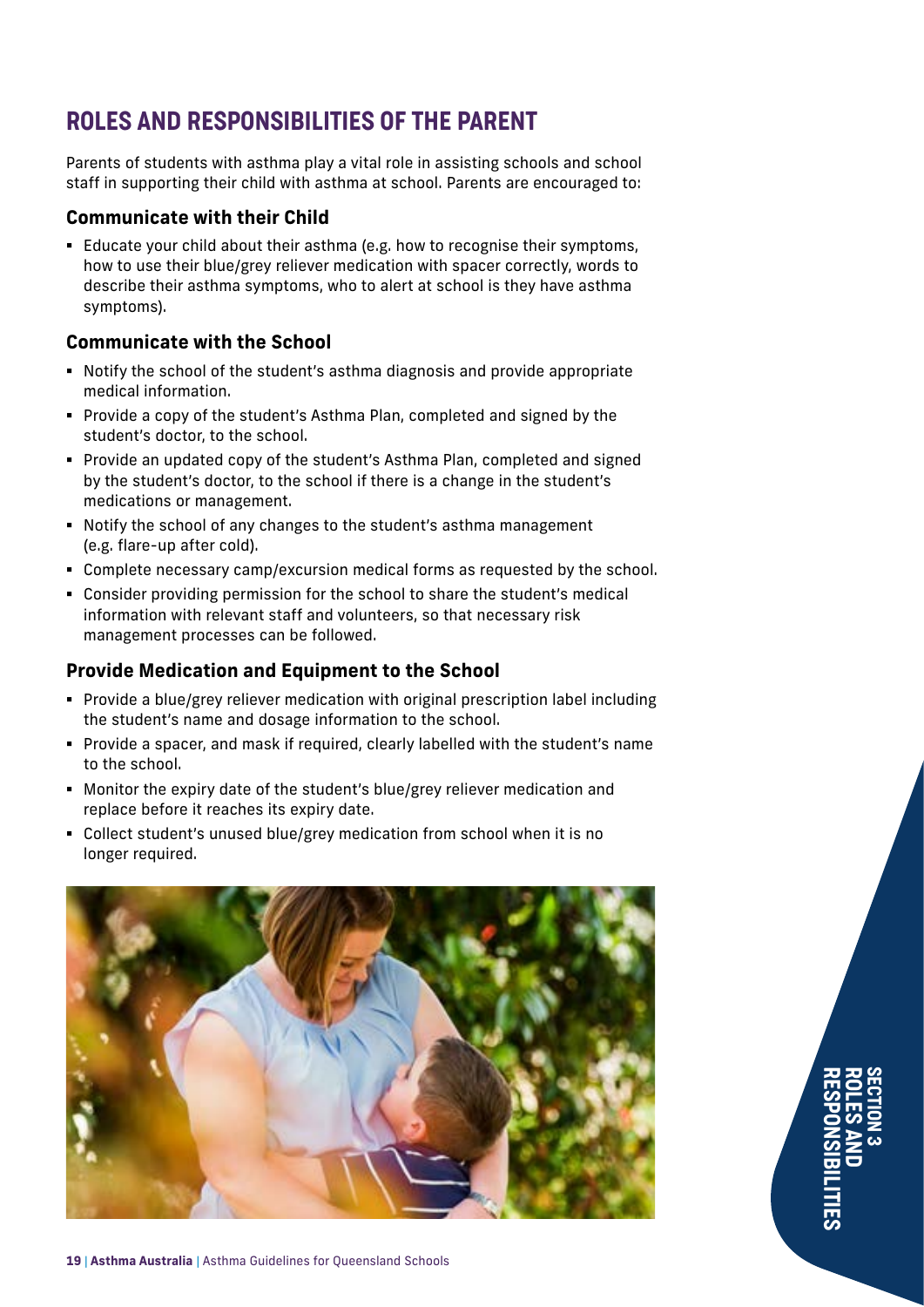## <span id="page-19-0"></span>STRATEGIES TO MANAGE STUDENTS WITH ASTHMA

## ASTHMA FIRST AID TRAINING FOR SCHOOLS

## **Asthma First Aid Training Courses**

In Queensland, the Department of Health, under the HDPR, authorises school staff that have completed an approved Asthma First Aid training course to purchase and administer blue/grey reliever medication for the purpose of providing Asthma First Aid at their school.

Under the HDPR, an appropriate Asthma First Aid training course is one that:

- achieves the specific learning objectives relative to the critical learning outcomes identified in Table  $\mathfrak{p}$
- is at least one (1) hour in duration
- issues a certificate or document that identifies successful completion of the training for a staff member.

## SCHOOL STAFF WHO HAVE NOT COMPLETED AN APPROVED ASTHMA FIRST AID TRAINING COURSE COVERING THE SPECIFIC LEARNING OBJECTIVES OUTLINED IN TABLE 2, ARE UNABLE TO ADMINISTER THE SCHOOL'S BLUE/ GREY RELIEVER MEDICATION FROM THE SCHOOL'S FIRST AID KIT TO A STUDENT IN THE EVENT OF AN ASTHMA EMERGENCY.

| <b>Critical Outcome Specific Learning Objective</b> | <b>Specific Learning Objective</b>                                                                           |  |  |
|-----------------------------------------------------|--------------------------------------------------------------------------------------------------------------|--|--|
| Recognition of the symptoms                         | • Basic knowledge of asthma                                                                                  |  |  |
| and signs of asthma                                 | • Recognition of common symptoms                                                                             |  |  |
|                                                     | Recognition of the signs of asthma including<br>exercise-induced asthma                                      |  |  |
|                                                     | • Recognition of the stages of an attack                                                                     |  |  |
|                                                     | • Recognition of the signs of worsening asthma                                                               |  |  |
| Knowledge of appropriate use                        | Knowledge of reliever medications and their use                                                              |  |  |
| of reliever medication                              | Knowledge of how to use a spacer device with<br>a reliever medication                                        |  |  |
|                                                     | • Knowledge of common side effects of reliever<br>medication (e.g. tremor and /or tachycardia)               |  |  |
|                                                     | Knowledge of how to prevent / manage<br>exercise-induced asthma                                              |  |  |
| Ability to implement an Asthma First Aid Plan       | • Knowledge of an Asthma First Aid Plan (including when<br>to call an ambulance/ further medical assistance) |  |  |

## **Table 2. Critical Outcomes and Specific Learning Objectives of Approved Asthma First Aid Courses**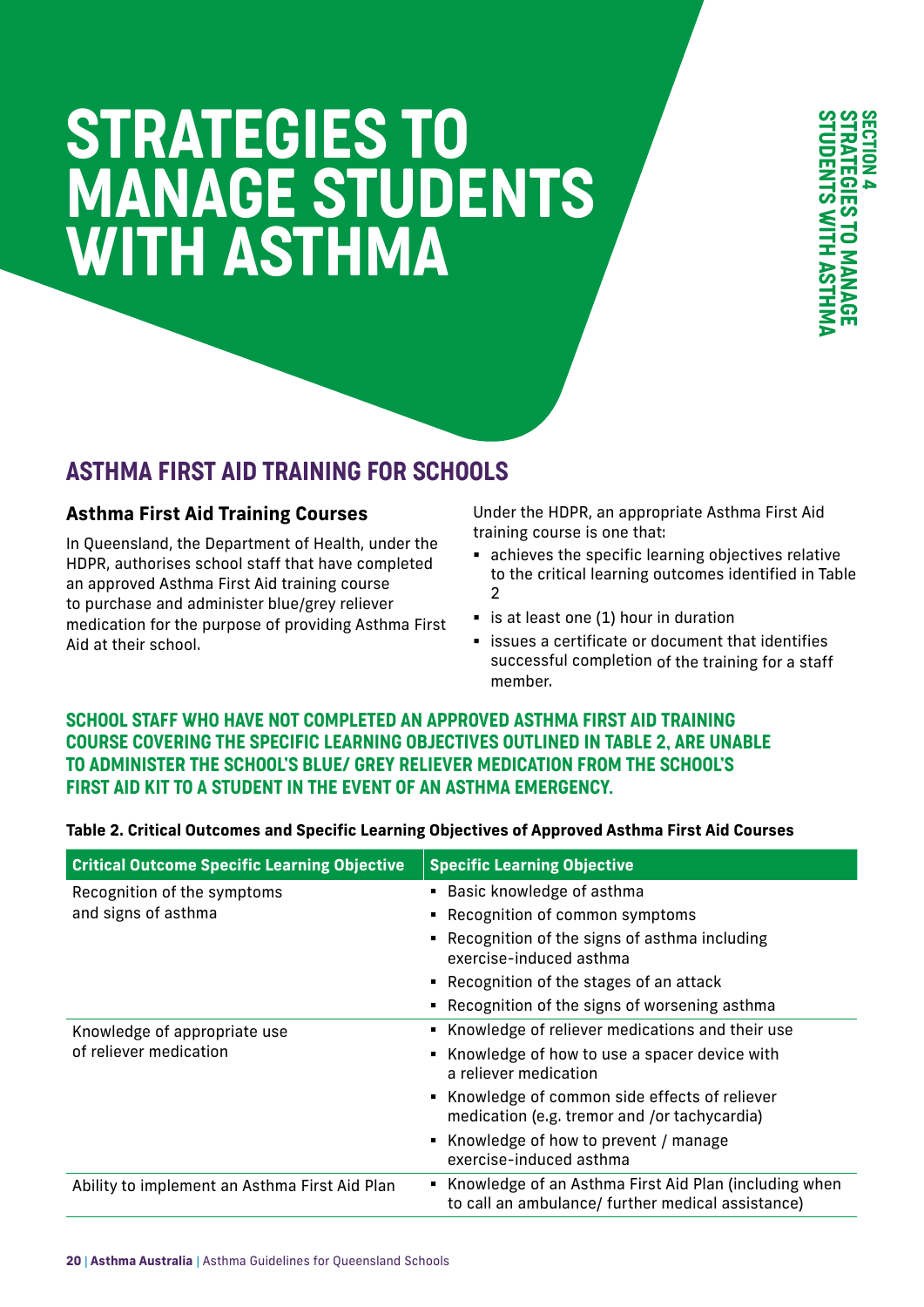## **Providers of Asthma First Aid Training Courses**

There are a number of providers of Asthma First Aid training in Queensland.

- § Asthma Australia currently provides free online training in Asthma First Aid. Schools can access this training online [here.](https://asthma.org.au/what-we-do/training/)
- State School Registered Nurses, through the Department of Education and Training, deliver face-to-face Asthma First Aid training, approved by the Department of Health, to state schools at no cost.
- § Asthma First Aid training may also be facilitated through Registered Training Organisations and First Aid organisations.

Considerations when choosing a training provider for Asthma First Aid training should include:

- § the critical outcomes and specific learning objectives outlined in Table 2 will be met
- a certificate and/or document that identifies the successful completion of the training incorporating the specific learning objectives will be provided
- § the recommended minimum timeframe for the course (1 hour) will be provided
- trainers are Blue Card holders if unsupervised in the presence of students.

## **It is recommended school staff complete Asthma First Aid training at least every three years.**

## **Number of Trained Staff**

Schools are recommended to consider the following when determining the number of staff to be trained in Asthma First Aid:

- § number of students, staff and potential school visitors with asthma
- § curriculum and out-of-school activities in which these students participate
- level of risk associated with these activities
- impact of sick leave or other absences on staff availability
- ratio of trained staff required to meet the school's emergency first aid response in the event of a first time presentation of asthma.

## **Identifying School Staff for Training**

A student, staff or visitor can experience an asthma flare-up or attack anywhere, at anytime. Schools are encouraged to provide Asthma First Aid training opportunities for all staff that interact with students. For example:

- § teaching staff who supervise students at risk of asthma, including those staff who supervise specialist classes, non-contact time, elective classes and extracurricular activities
- § sports/physical education teachers including staff who supervise sports such as after-school practice/training sessions and interschool sport where relevant
- designated first aid officers
- relief staff.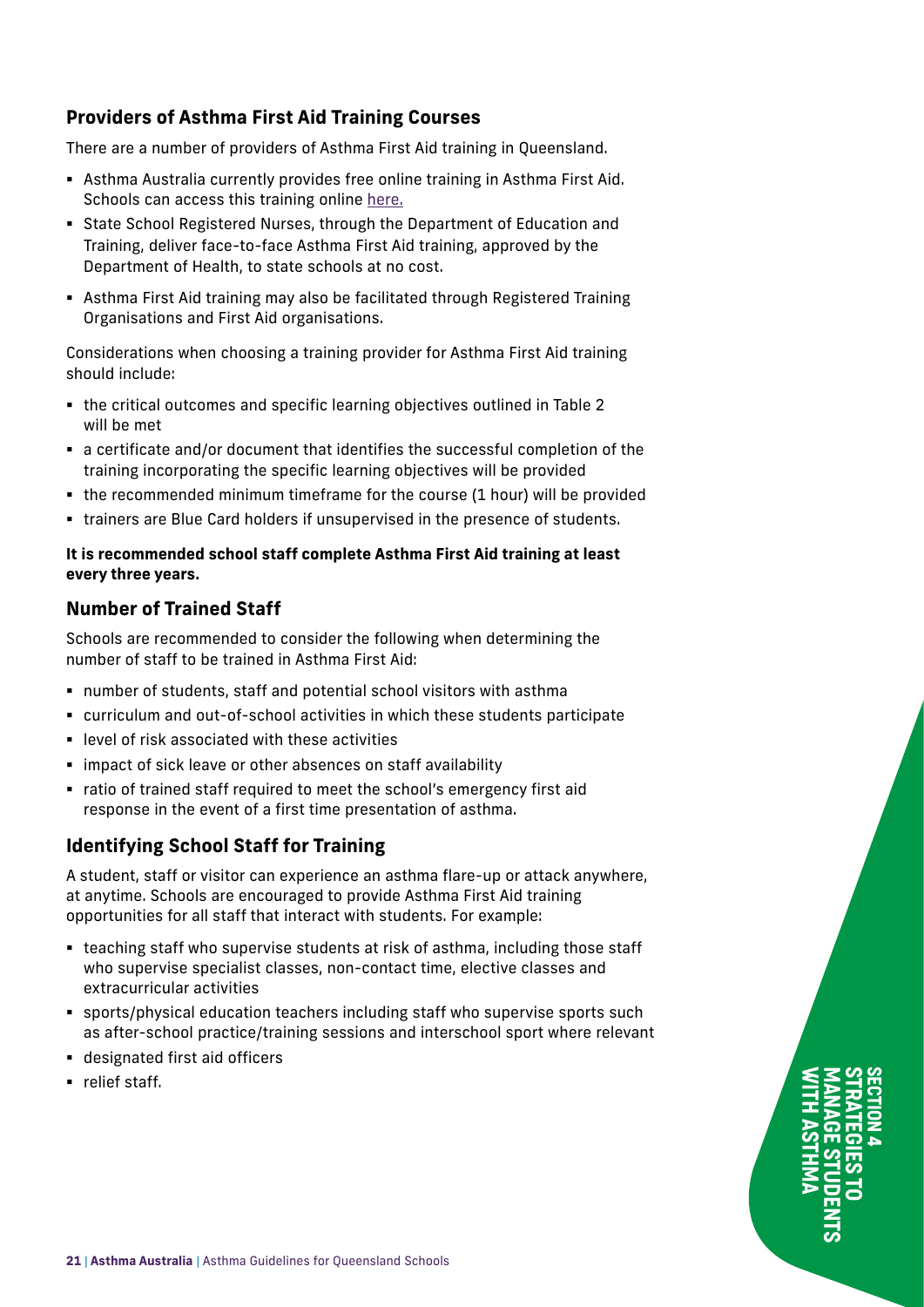## <span id="page-21-0"></span>ASTHMA PLANS

There are two types of Asthma Plans: Asthma Action Plans and the Asthma Care Plan for Education and Care Services. Both are suitable for use in schools.

## **Asthma Action Plans**

An Asthma Action Plan is a written set of individualised instructions completed, signed and dated by a medical practitioner that outlines management of a student's asthma when well controlled and during a flare-up. The national Asthma First Aid procedure is also listed on an Asthma Action Plan.

Ideally, each student with diagnosed asthma will have an Asthma Action Plan completed, signed and dated by their medical practitioner.

There are many different types of Asthma Action Plans. Asthma Action Plans can be obtained from a medical practitioner, or can be downloaded [here.](https://asthma.org.au/about-asthma/how-we-can-help/1800-asthma/)

## **Asthma Care Plan for Education and Care Services**

The Asthma Care Plan for Education and Care Services is an Asthma Australia document specifically designed for use within education and care services. The Asthma Care Plan for Education and Care Services must be completed, signed and dated by the student's medical practitioner.

The Asthma Care Plan for Education and Care Services summarises:

- § signs and symptoms an individual student may experience
- § a student's asthma medications and prescribed doses
- a student's known triggers
- the national Asthma First Aid procedure
- § student's emergency contact information.

Asthma Australia recommends the Asthma Care Plan for Education and Care Services for use in schools. This can be downloaded [here.](https://asthma.org.au/wp-content/uploads/About_Asthma/Schools/AACPED2018-Care-Plan-for-Schools-A4_2019.pdf) Hard copies can also be requested by calling 1800 ASTHMA (1800 278 462).

> WITH ASTHMA MANAGE STUDENTS STRATEGIES TO SECTION 4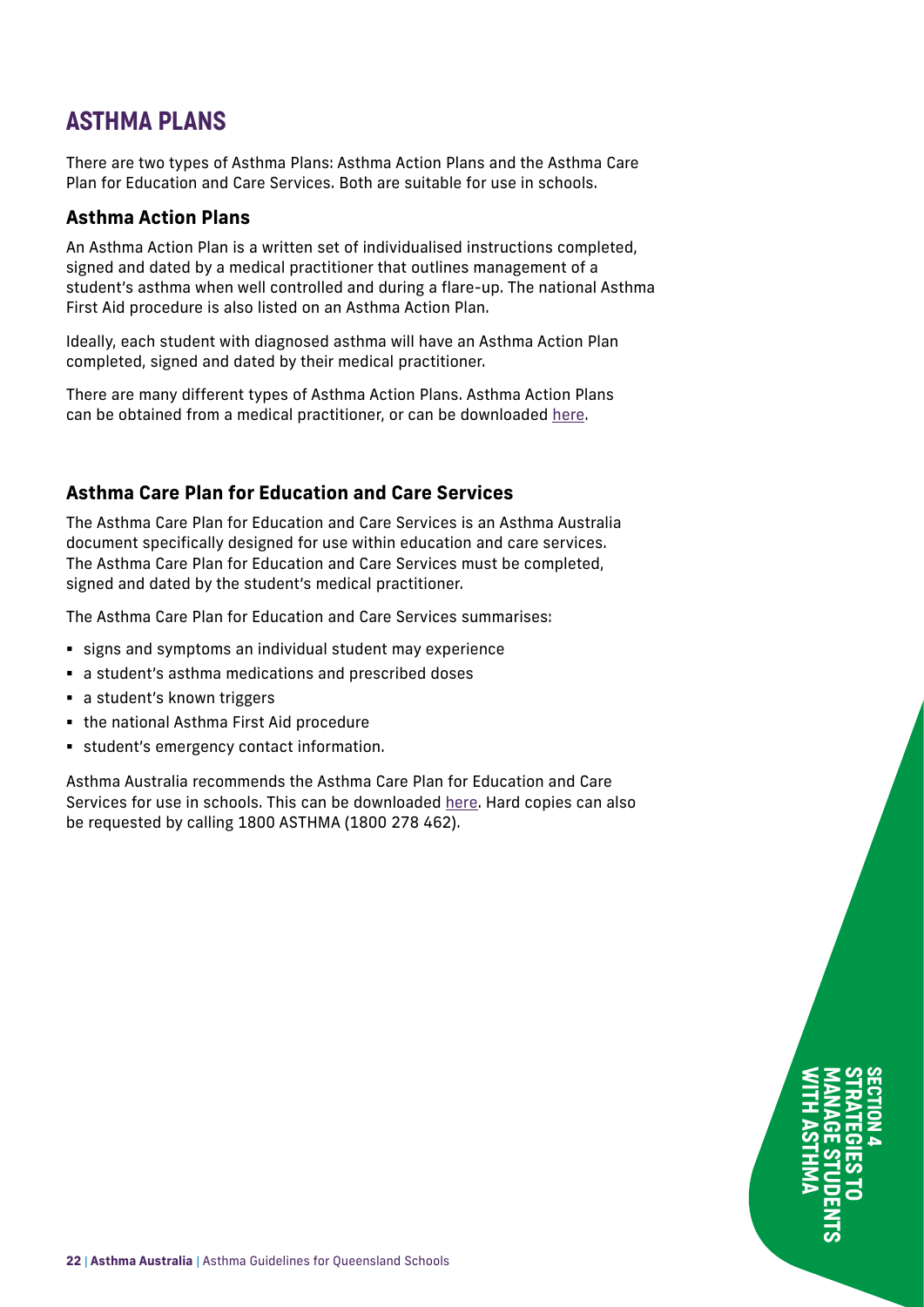## <span id="page-22-0"></span>RISK MANAGEMENT

When a student is diagnosed with asthma, school staff have responsibility for the management of this specialised health need. This can be achieved through a risk management process which includes the identification of potential risks to the student, and conducting a risk assessment of school activities and events students with asthma may participate in.

## **Risk Identification**

When schools are notified of a student with asthma, the first step in managing the risk is to identify:

- the student's capabilities
- the level of Asthma First Aid training provided to school staff
- situations where there may be an increased risk to the student.

## **Student Capabilities**

Young students or students with disability may require targeted support to administer their asthma medication. Older, more independent students who are confidently managing their asthma and can identify their own symptoms:

- § can be authorised by the Principal to carry their blue/grey reliever medication with them
- should have a system to check their dosage use and keep their reliever within its expiry date
- can identify when they need their medication and can potentially selfadminister this in an emergency
- § are able to alert a staff member (or another student to raise the alarm) if they experience an asthma emergency to enact the school's emergency response.

## **Level of Asthma First Aid Training Provided to School Staff**

School response to an asthma emergency is enhanced if staff:

- are trained in Asthma First Aid
- can recognise the signs and symptoms of an asthma flare-up or attack
- § are trained and confident in administering bue/grey reliever medication through a spacer
- know the location of first aid kit(s) containing blue/grey reliever medication and spacer
- § assist student if too unwell to manage flare-up independently.

## **Situations where there may be an increased risk to the student**

The risks to students with asthma may increase when there are changes to the:

- § school routine (e.g. relief teachers, special events)
- § student's environment (e.g. camps or excursions)
- § student's asthma control (e.g. recent cold, hay fever flare-up).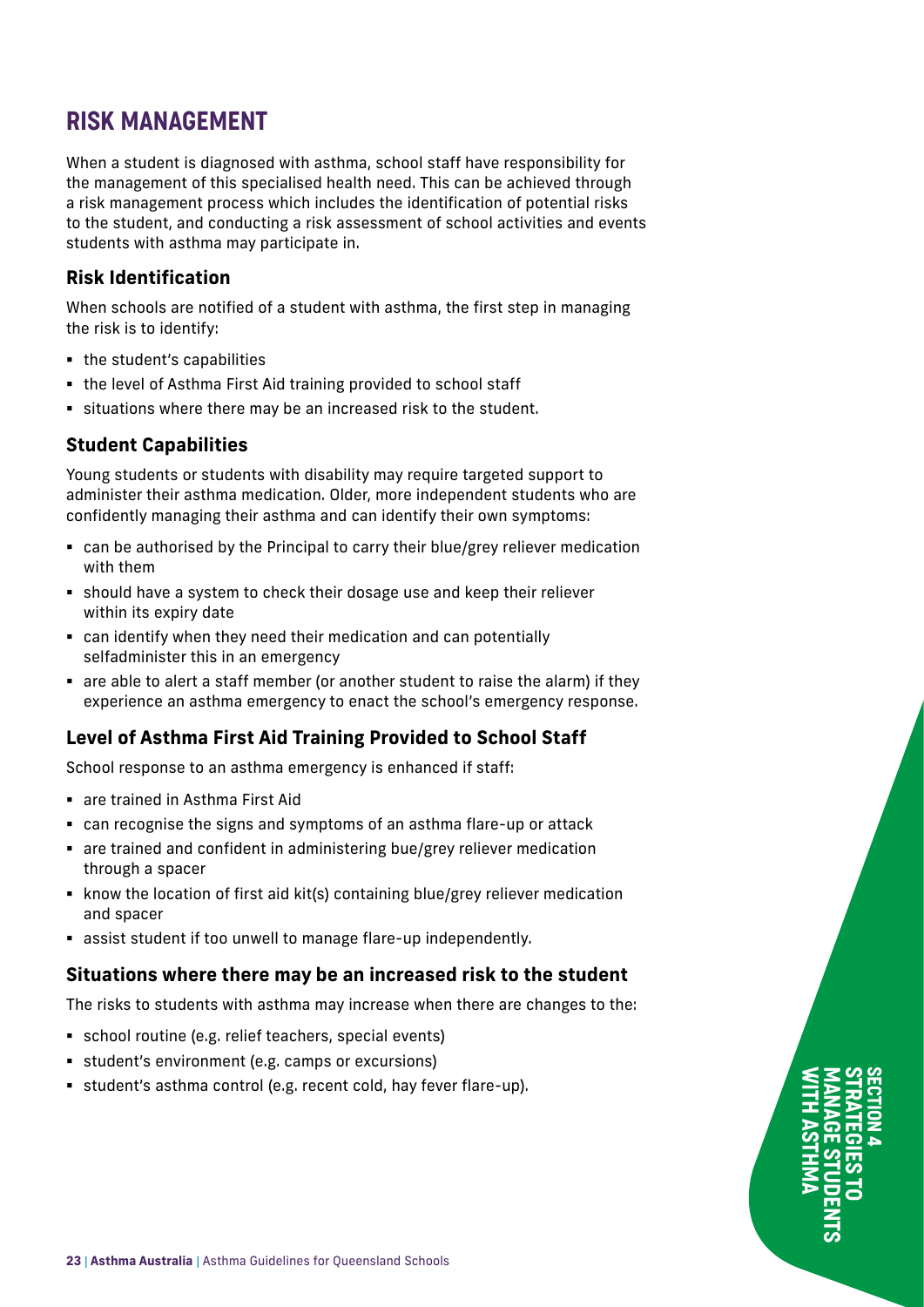## <span id="page-23-0"></span>**Risk Assessment**

## **Use of an Asthma Risk Management Checklist**

To ensure that students with asthma are given every opportunity to participate in the full range of school activities, potential risks in the student's school routine and environment should be assessed. An Asthma Risk Management Checklist is available for this purpose at Appendix Two.

A comprehensive Asthma Risk Management Checklist which addresses the needs of students with asthma can provide an essential part of the school's risk management. The plan will include risk minimisation strategies and consider changes to the student's routine and environment.

The plan assists staff and others involved with the students to plan for emergency situations and minimise risks associated with the student's condition, their equipment and medication requirements.

To assist in completing the Asthma Risk Management Checklist, consider the following most common factors which may lead to an asthma emergency and recommend risk mitigation strategies.

## **Change of Environment (e.g. camps, excursions, and sporting events)**

Ensure consideration is given to students with asthma participating in excursions, camps, sports carnivals or other activities where the students are in a new environment.

Supervising staff and volunteers for these events are encouraged to:

- § know which students have asthma
- § provide relevant information to excursion/camp/event site coordinators (e.g. outdoor education centres) to inform planning of the events to enable a risk assessment of activities and the environment to occur
- ensure adequate staff in attendance are trained in Asthma First Aid
- consider the distance from the school, camp or location of a school activity to an ambulance service or medical treatment
- § consider the emergency first aid kit equipment required and the distance of the first aid equipment from students with asthma during activities
- be mindful of potential asthma triggers
- § consider issues such as the administration of prescribed preventer and emergency medication and risk mitigation strategies when planning an excursion/camp
- § be aware of the campsite's procedure in the event of a medical emergency
- know the location of the student's personal blue/grey reliever medication and spacer (if applicable)
- § ensure a broad range mobile phone is available when away from landline phone facilities
- encourage students with asthma, who are capable, to manage their own asthma as much as possible, but ensure that support is available to the student if required.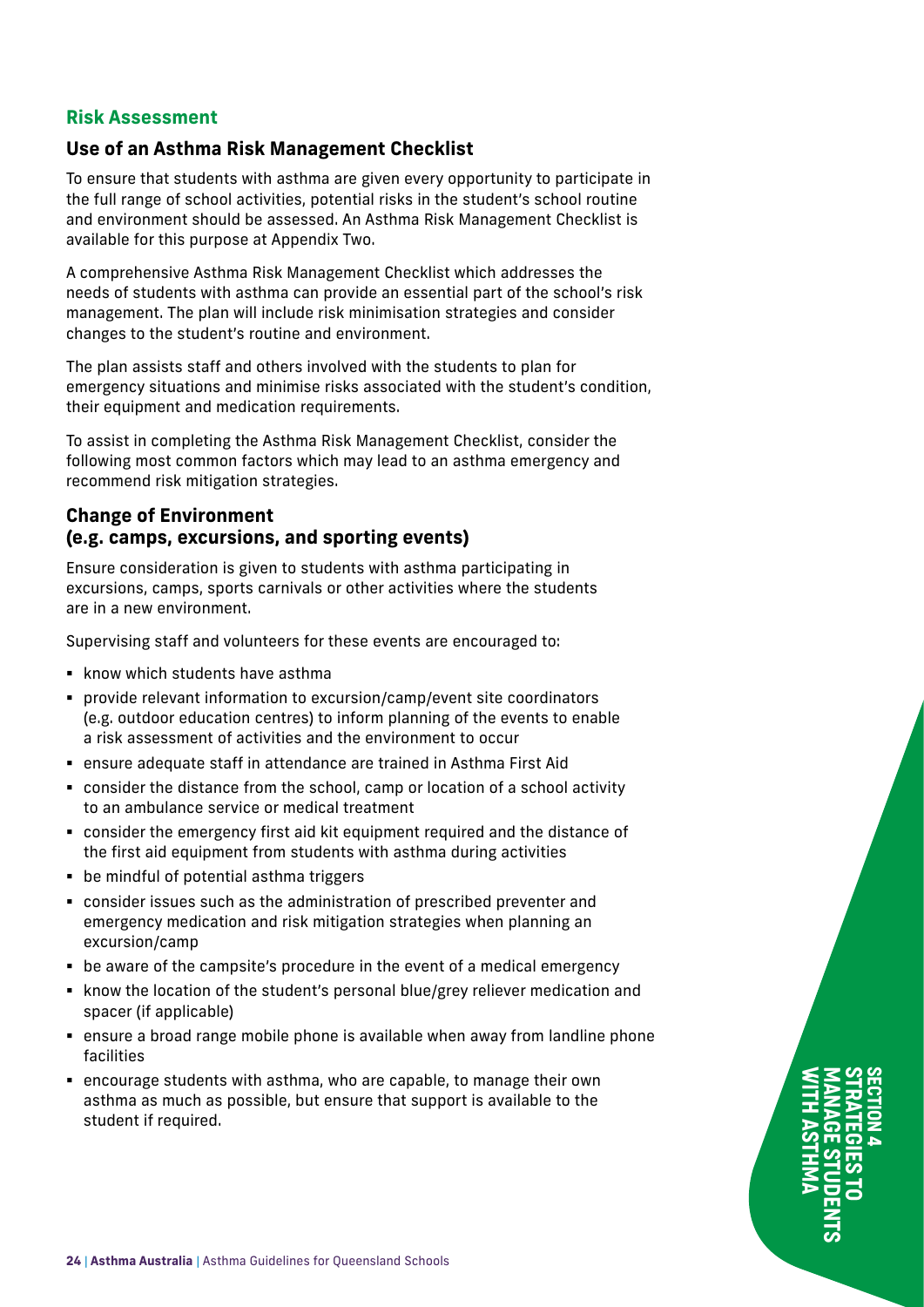## **Relief Teachers**

Students with asthma should always be under the supervision of a teacher or designated person who:

- § has completed Asthma First Aid training and who knows the student has asthma
- can recognise the signs and symptoms of a flare-up
- knows how to use the blue/grey reliever medication with spacer in an asthma emergency.

If a relief teacher is supervising the class and has not completed Asthma First Aid training, the school must determine how the student with asthma will be supported (e.g. ensuring the student has access to a trained staff member who can support them should a student experience an asthma flare-up).

## **Sickbay**

Students should not be left alone when experiencing asthma symptoms, even in the sickbay/sick room, as mild/moderate symptoms can quickly deteriorate into a life-threatening attack.

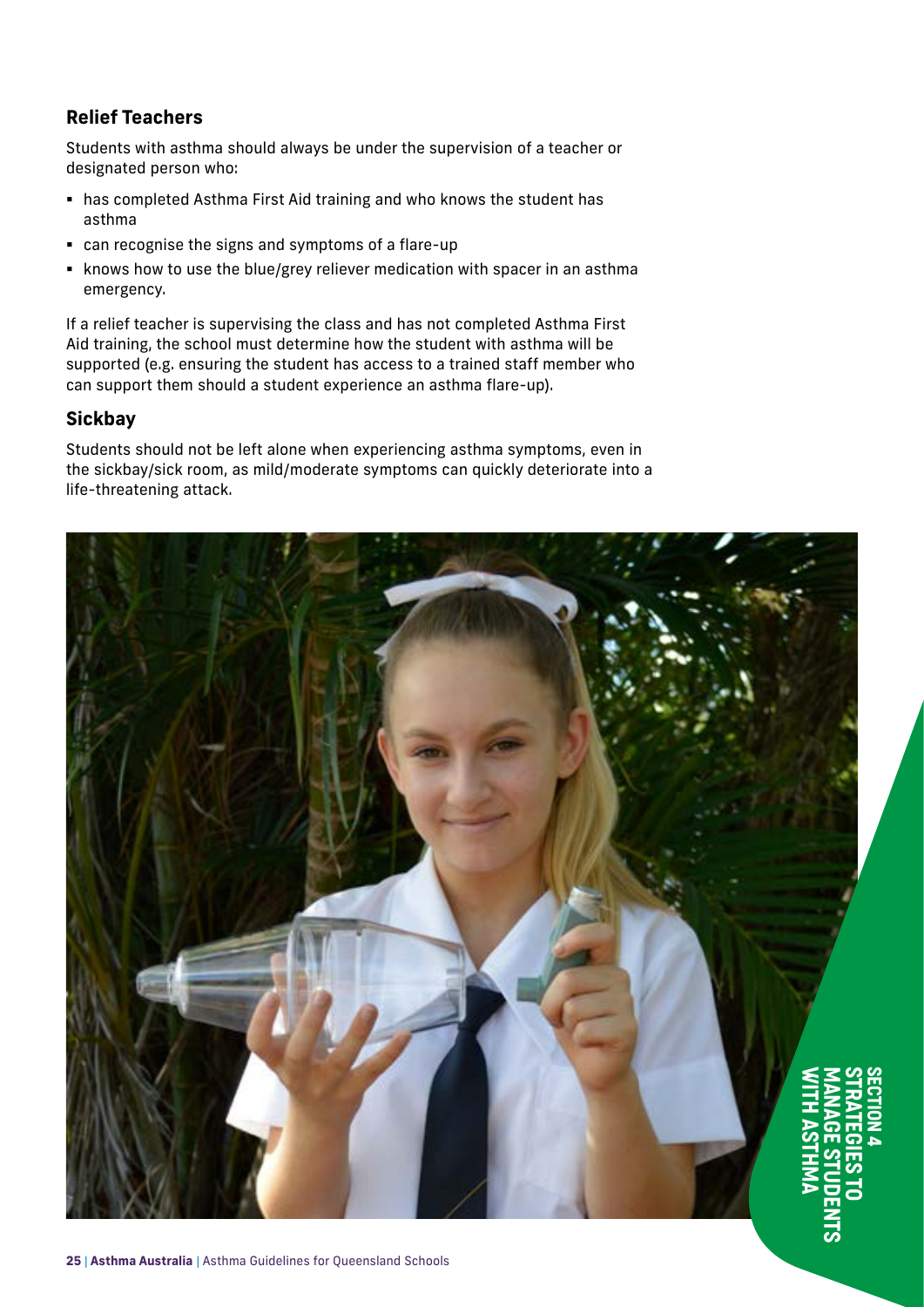# GLOSSARY



#### **Asthma**

Asthma is a long-term health condition which affects the airways in the lungs. People with asthma have sensitive airways that narrow in response to a trigger.

#### **Asthma Action Plan**

An Asthma Action Plan is a written set of individualised instructions, completed, signed and dated by a medical practitioner that outlines management of a student's asthma when well controlled and during a flare-up.

#### **Asthma Attack**

An asthma attack is a sudden worsening of asthma symptoms. All asthma attacks are life-threatening.

#### **Asthma Care Plan for Education and Care Services**

The Asthma Care Plan for Education and Care Services is an Asthma Australia document specifically designed for use within education and care services. The Asthma Care Plan for Education and Care Services must be completed, signed and dated by the student's medical practitioner.

#### **Asthma Flare-Up**

An asthma flare-up is a worsening of asthma symptoms. A flare-up can develop slowly, (over hours to days) or can get worse very quickly (in seconds to minutes). A sudden or severe asthma flare-up is also called an asthma attack.

#### **Preventer Medications**

Preventer medications reduce inflammation, excess mucus, redness and sensitivity in the airways of the lungs. When taken regularly, preventer medications reduce the risk of a student having an asthma flareup or attack. Importantly, preventer medications are not used in Asthma First Aid.

#### **Reliever Medications**

Blue/grey reliever medications work quickly to relax the muscles that have tightened around the airways, enabling the airways to open, making it easier to breathe. Blue/grey reliever medications are used to treat an asthma emergency through the national Asthma First Aid procedure.

#### **Spacer**

A spacer is a plastic or cardboard device used with a puffer. Spacers assist with administering asthma medication.

#### **Trigger**

Trigger is the word used to describe something that may cause an asthma flare-up, or make existing asthma symptoms worse.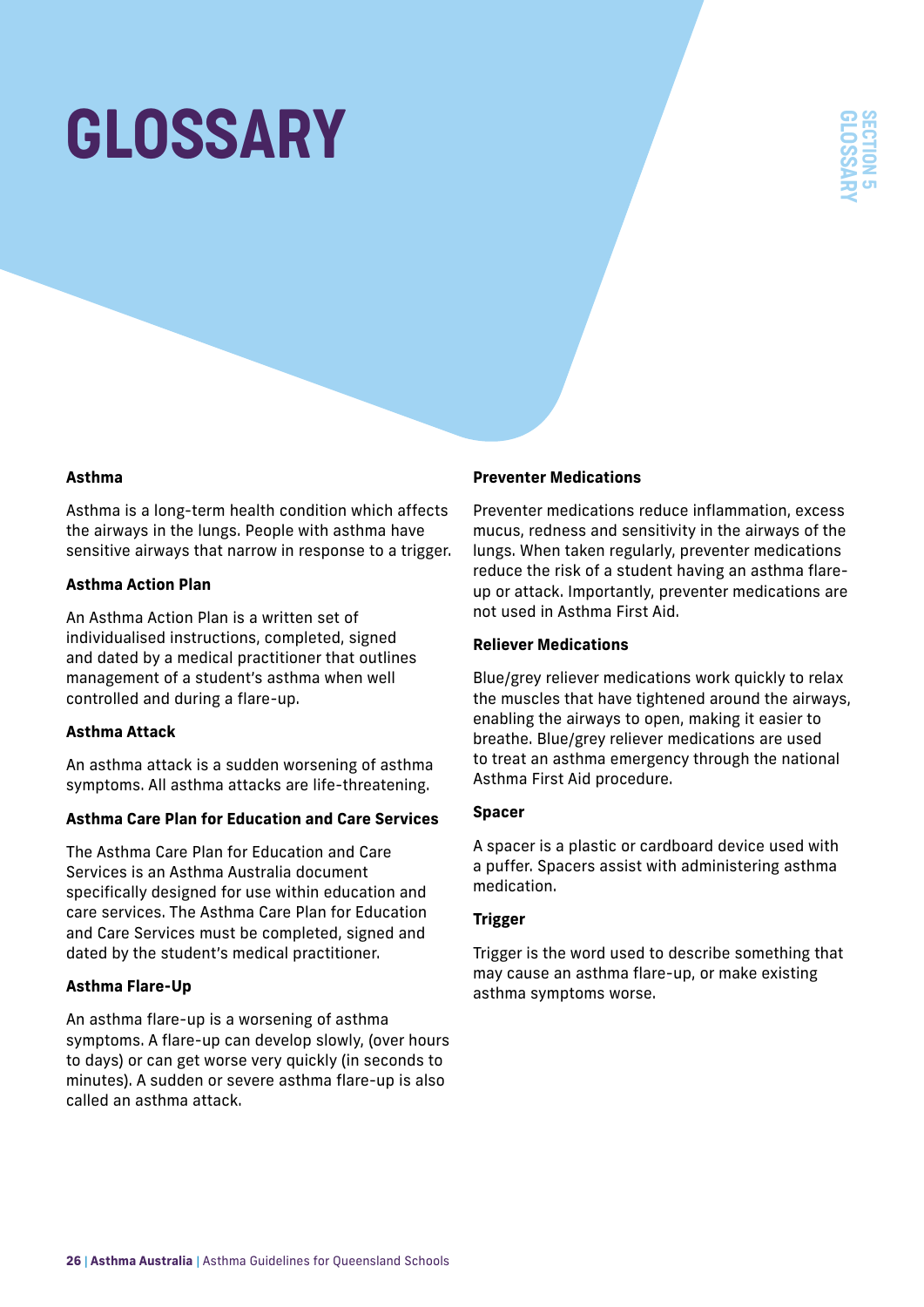# RESOURCES



[Asthma Care Plan for Education and Care Services Resources](https://asthma.org.au/wp-content/uploads/About_Asthma/Schools/AACPED2018-Care-Plan-for-Schools-A4_2019.pdf) [Asthma First Aid for School Staff Online Training Package](https://asthmaonline.org.au/shop/) [Asthma First Aid A4 Poster](https://asthma.org.au/wp-content/uploads/About_Asthma/First_Aid/AA_AsthmaFirstAid_2019.pdf)

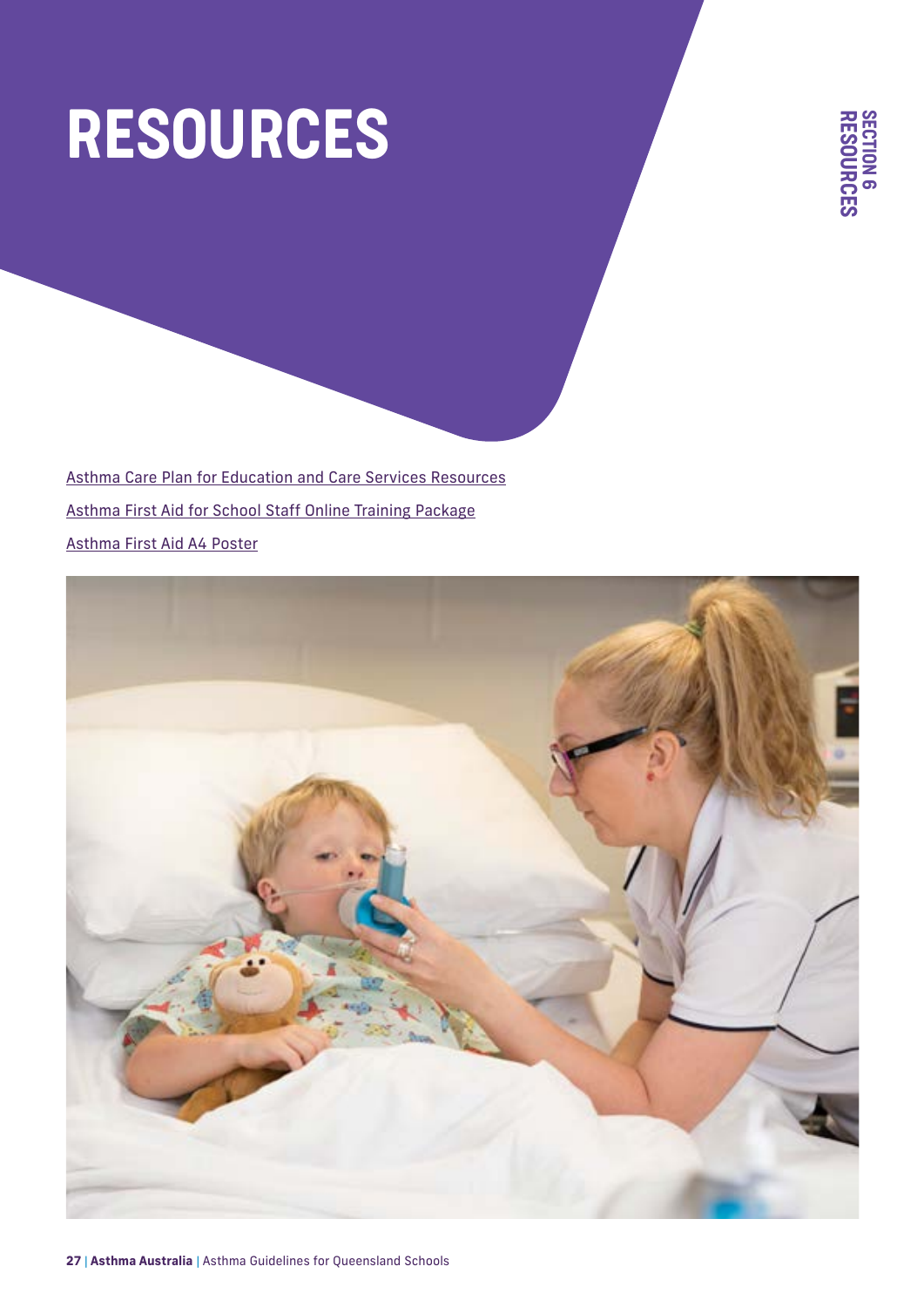# ACKNOWLEDGEMENTS

Asthma Australia led the development of the Asthma Guidelines for Queensland Schools in partnership with the Department of Education and Training, Queensland Health, Independent Schools Queensland and the Queensland Catholic Education Commission.

Asthma Australia would like to acknowledge the involvement of key individuals in the development of the guidelines, and thank them for sharing their time, experience and expertise.

#### **Kim Bennett**

Senior Nursing Manager, Department of Education and Training

## **Mary Collis**

Clinical Nurse Consultant (Advisor), Department of Education and Training

## **Dr Scott Burgess**

Paediatric Respiratory and Sleep Specialist, Department of Respiratory and Sleep Medicine, Lady Cilento Children's Hospital

## **Ashley Walton**

Team Leader – Asthma Management Program, Asthma Foundation Queensland

## **Brett Taylor**

Clinical Education Officer, Asthma Foundation Queensland

## **Sonya Swann**

State School Registered Nurse, Department of Education and Training

#### **Helen McCullagh**

Regional Clinical Nurse Consultant, Department of Education and Training

#### **Michelle Walker**

Manager – Organisational Health and Safety, Brisbane Catholic Education

#### **Trish Brady**

Manager – Student Services, Independent Schools Queensland

## **Vera Zappala**

Executive Officer – Education, Queensland Catholic Education Commission

## **Louise Pellow**

Principal Advisor, Department of Education and Training

## **Denise Turnbull**

Principal Policy Officer, Department of Education and Training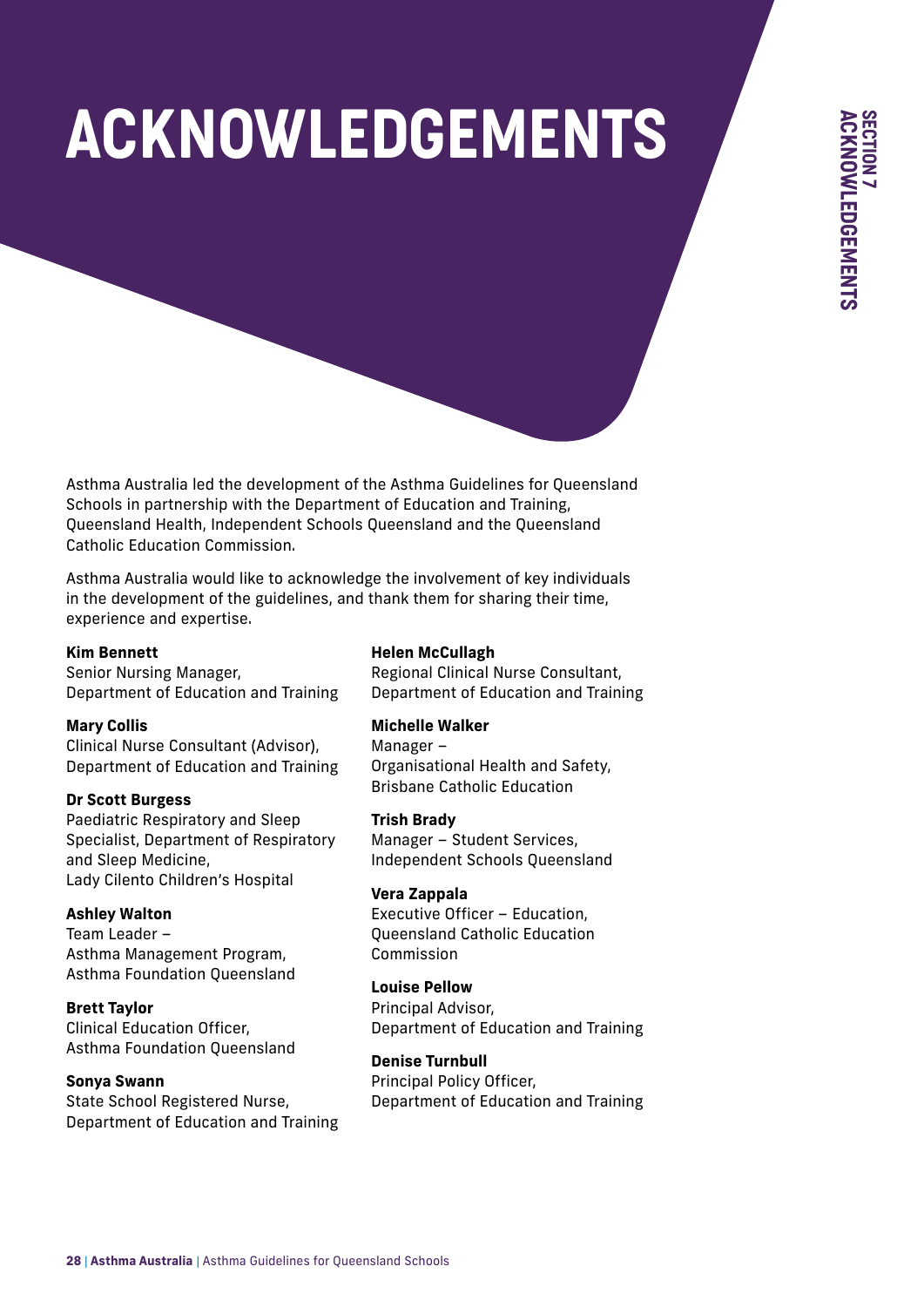## ASTHMA FIRST AID



**asthma.org.au**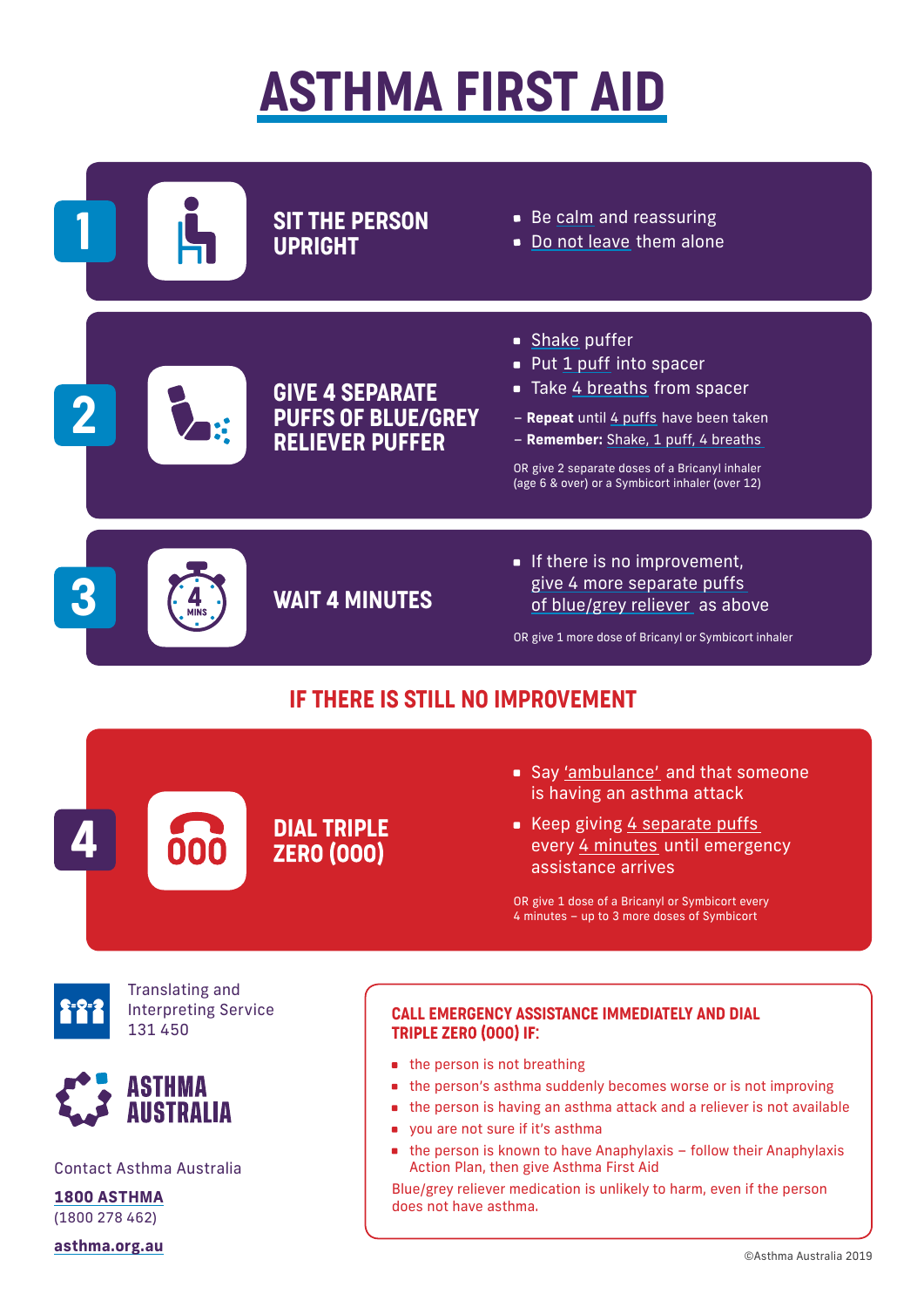## ASTHMA RISK MANAGEMENT CHECKLIST

| <b>Hazard/Risks</b>         | <b>Recommended Control Measures</b>                                                                                                                                                                                                                                                          | <b>Yes</b> | Detail how this will be<br>implemented and any<br>additional strategies |
|-----------------------------|----------------------------------------------------------------------------------------------------------------------------------------------------------------------------------------------------------------------------------------------------------------------------------------------|------------|-------------------------------------------------------------------------|
| <b>Equipment/ Materials</b> | Blue/grey reliever medication is stored in a safe,<br>unlocked and accessible, easy-to-find location.                                                                                                                                                                                        |            | List locations of blue/grey reliever<br>medication:                     |
|                             | Expiry dates of blue/grey reliever medication are<br>checked regularly.                                                                                                                                                                                                                      |            |                                                                         |
|                             | Staff members know where blue/grey reliever<br>medication is stored.                                                                                                                                                                                                                         |            |                                                                         |
|                             | Staff members are aware of the Asthma Guidelines<br>for Queensland Schools.                                                                                                                                                                                                                  |            |                                                                         |
|                             | Assess the number of students, staff and visitors<br>at risk of an asthma flare-up and consider the<br>number of blue/grey reliever medications and<br>spacers allocated to the school first aid kits and<br>ease of accessibility in an emergency (e.g. sites off<br>campus or excursions). |            |                                                                         |
| <b>Students</b>             | Staff members know how to recognise an asthma<br>flare-up.                                                                                                                                                                                                                                   |            |                                                                         |
|                             | Blue/grey reliever medications are labelled with<br>students' names and prescribed doses.                                                                                                                                                                                                    |            |                                                                         |
|                             | Individual student spacers are labelled with<br>students' name.                                                                                                                                                                                                                              |            |                                                                         |
|                             | The school has received a copy of an Asthma Plan<br>for all students with asthma.                                                                                                                                                                                                            |            |                                                                         |
|                             | Asthma Plans are reviewed regularly with the<br>parent.                                                                                                                                                                                                                                      |            |                                                                         |
|                             | Staff members know where both the generic and<br>individual student's blue/grey reliever medications<br>and Asthma Plans are located.                                                                                                                                                        |            |                                                                         |
|                             | Staff members are aware of the protocols for<br>management of a student experiencing an asthma<br>flare-up for the first time.                                                                                                                                                               |            |                                                                         |
| <b>Emergency Situations</b> | Relief and volunteer staff are not given sole<br>responsibility for students with diagnosed asthma<br>without evidence of appropriate training.                                                                                                                                              |            | List who will support the student and<br>how this will occur:           |
|                             | A procedure for raising the alarm will be developed<br>by the school and communicated to staff.                                                                                                                                                                                              |            | Process to follow                                                       |
|                             | A procedure is in place to collect the generic<br>blue/grey reliever medication when a student<br>experiences an asthma flare-up in case a student's<br>personal blue/grey reliever medication cannot be<br>located or is empty or expired.                                                  |            | By whom and how?                                                        |
|                             | Staff members have been trained in Asthma First<br>Aid and can recognise the signs and symptoms of<br>an asthma flare-up.                                                                                                                                                                    |            |                                                                         |
|                             | Student's blue/grey reliever medication is kept<br>with the student. Student is assessed to determine<br>whether it is appropriate for them to carry their<br>own blue/grey reliever medication for emergency<br>use or if appropriate staff member/s need to be<br>responsible for this.    |            |                                                                         |